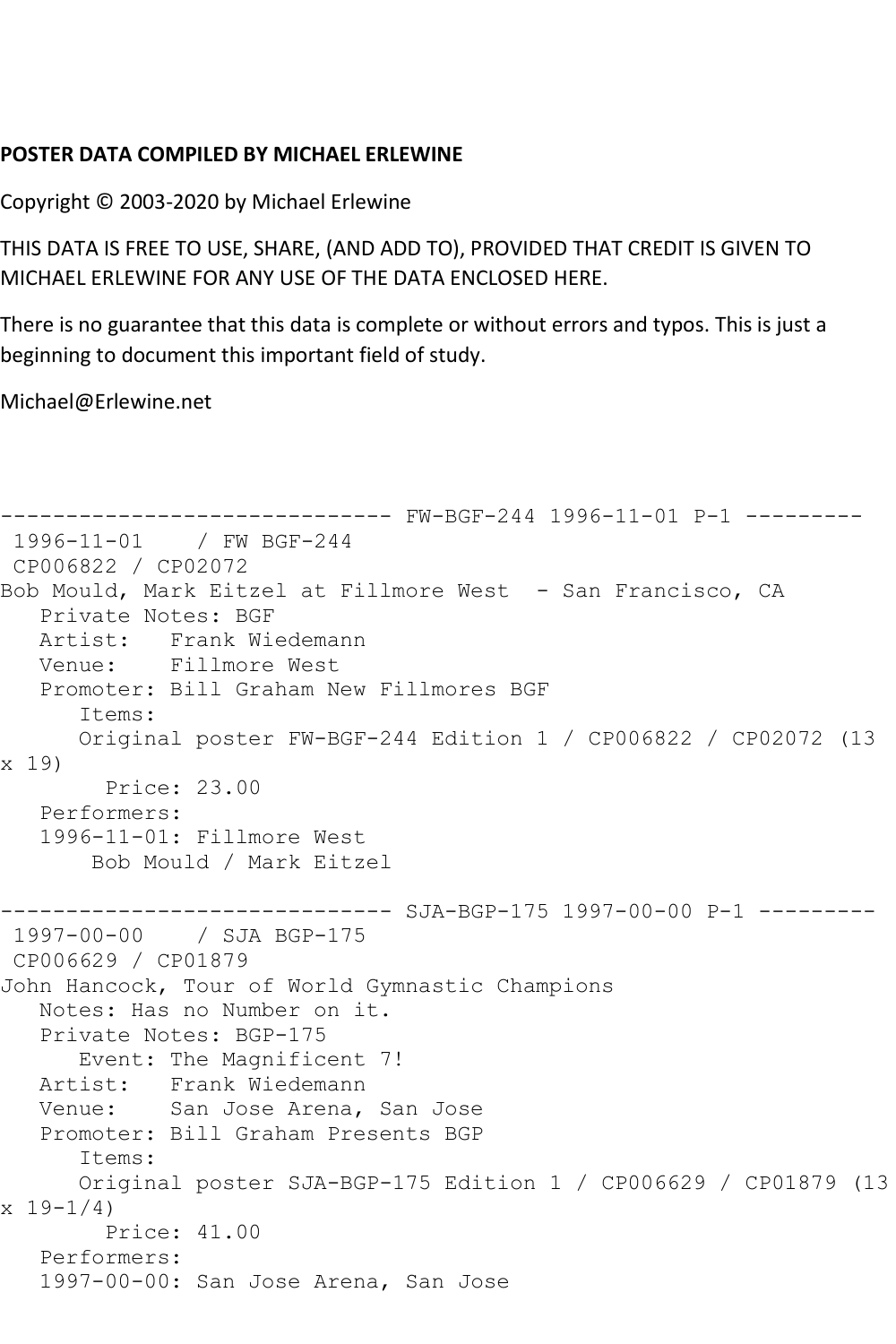John Hancock / Tour of World Gymnastic Champions / Amanda Borden / Amy Chow / Dominique Dawes / Shannon Miller / Dominique Moceanu / Jaycie Phelps / Kerri Strug / Lilia Podkopaeva / Svetlana Bouguinskaia / Kim Zmelskal / Kurt Thomas ------------------------------ FW-BGF-258 1997-03-14 P-1 --------- 1997-03-14 / FW BGF-258 CP006836 / CP02086 Funky Meters, Train at Fillmore West - San Francisco, CA Private Notes: BGF Artist: Frank Wiedemann<br>Venue: Fillmore West Fillmore West Promoter: Bill Graham New Fillmores BGF Items: Original poster FW-BGF-258 Edition 1 / CP006836 / CP02086 (13 x 19) Price: 35.00 Performers: 1997-03-14: Fillmore West Funky Meters / Train 1997-03-15: Funky Meters / Tang ------------------------------ WAR-BGP-170 1997-08-12 P-1 --------- 1997-08-12 / WAR BGP-170 CP006624 / CP01874 O'Connor, Sinead at Warfield Theater - San Francisco, CA Private Notes: BGP-170 Artist: Frank Wiedemann Venue: Warfield Theater Promoter: Bill Graham Presents BGP Items: Original poster WAR-BGP-170 Edition 1 / CP006624 / CP01874 (13  $x 19-1/4$  Price: 35.00 Performers: 1997-08-12 1997-08-13: Warfield Theater O'Connor / Sinead / Screaming Orphans ------------------------------ FW-BGF-296 1997-10-12 P-1 --------- 1997-10-12 / FW BGF-296 CP006878 / CP02128 Charlatans UK, Dandy Warhols at Fillmore West - San Francisco, CA Private Notes: BGF Artist: Frank Wiedemann Venue: Fillmore West Promoter: Bill Graham New Fillmores BGF Items: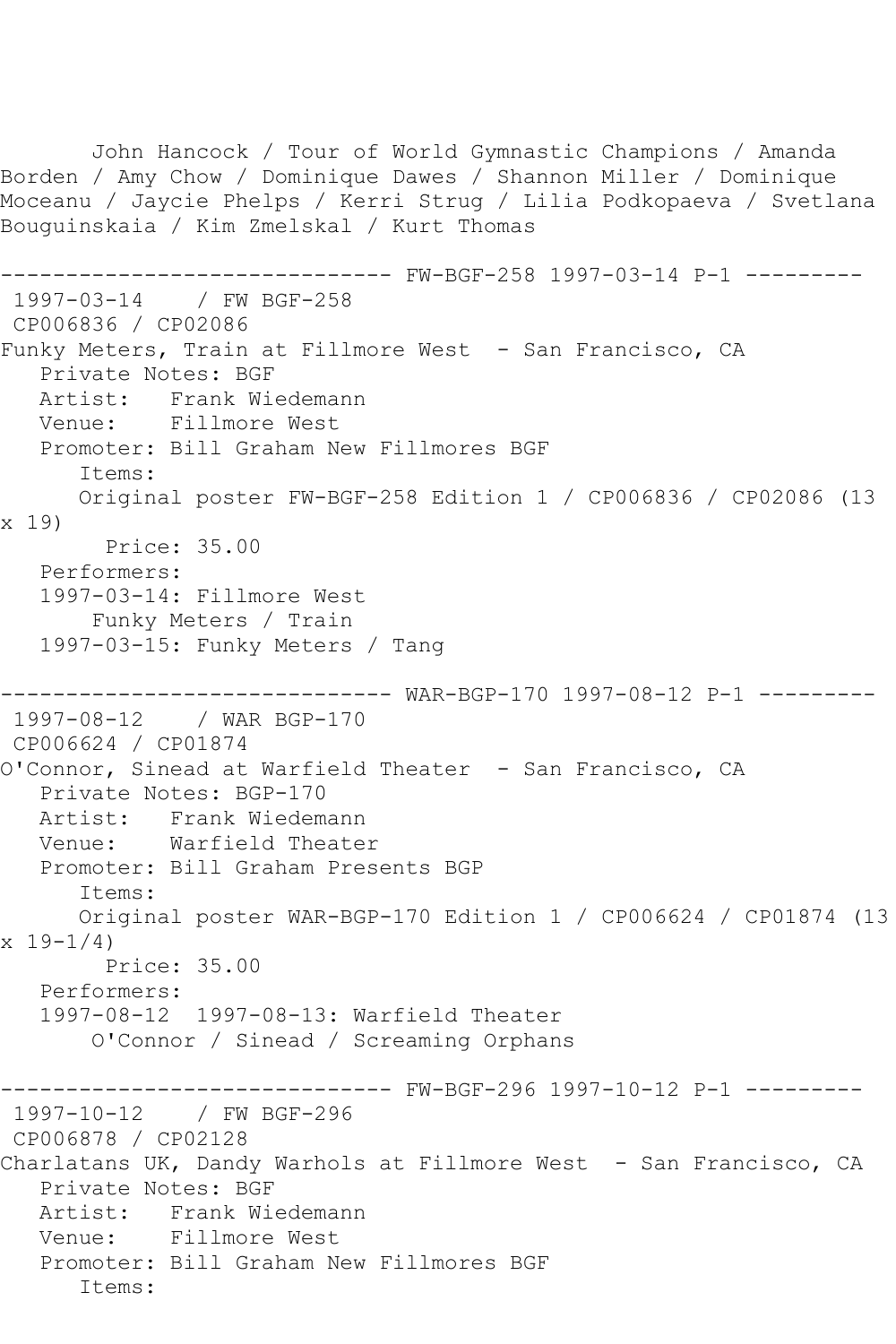Original poster FW-BGF-296 Edition 1 / CP006878 / CP02128 (13 x 19) Price: 35.00 Performers: 1997-10-12: Fillmore West Charlatans UK / Dandy Warhols ------------------------------ MOSC 1998 P --------- 1998 / MOSC CP047286 / CP047286 Web design and development course catalog 1998 at Moscone Center -San Francisco, CA Artist: Frank Wiedemann Venue: Moscone Center Items: Original poster MOSC / CP047286 / CP047286 Performers: Moscone Center ------------------------------ 1998 P --------- 1998 CP047287 / CP047287 Web Design and Development Exhibitor Prospectus 1998 Frank Wiedemann Items: Original poster / CP047287 / CP047287 Performers: ------------------------------ FIL-BGP WHAT 1998-04-28 P-1 --------- 1998-04-28 / FIL BGP WHAT CP006915 / CP02165 Cheap Trick Celebrates the 20th Anniversary of Budokan Private Notes: \* 2 copies CHECK Artist: Carolyn Ferris Venue: Fillmore Auditorium - SF Promoter: Bill Graham Presents Items: Original poster FIL-BGP WHAT Edition 1 / CP006915 / CP02165 Price: 40.00 Performers: 1998-04-28: Fillmore Auditorium - SF Cheap Trick ------------------------------ WAR-BGP-199 1998-08-17 P-1 --------- 1998-08-17 / WAR BGP-199 CP006665 / CP01915 Bauhaus at Warfield Theater - San Francisco, CA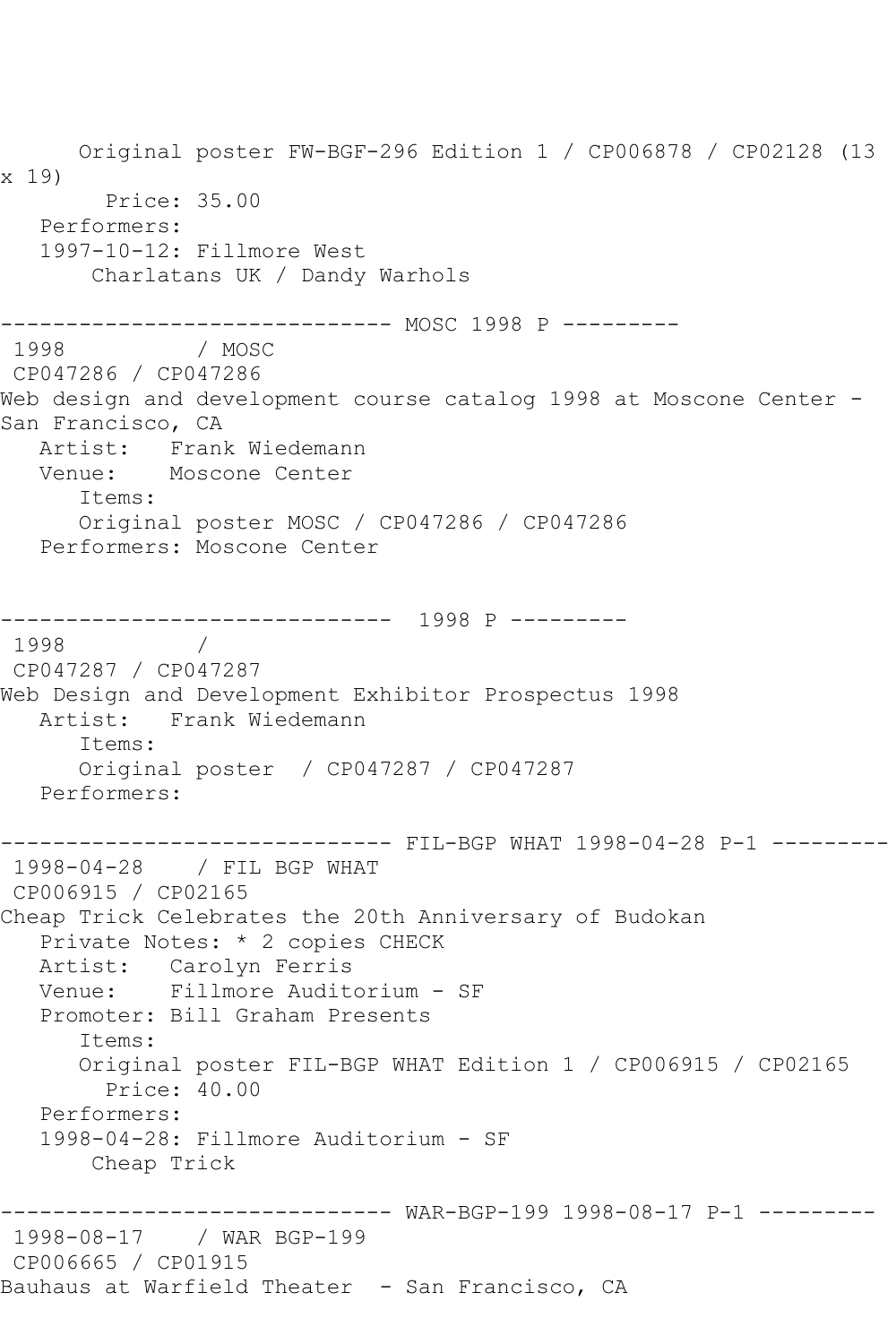```
 Private Notes: BGP-199
   Artist: Frank Wiedemann
   Venue: Warfield Theater
   Promoter: Bill Graham Presents BGP
       Items:
      Original poster WAR-BGP-199 Edition 1 / CP006665 / CP01915 (13 
x 19 - 1/4 Price: 41.00
   Performers:
   1998-08-17 1998-08-18: Warfield Theater
       Bauhaus
      ------------------------------ WAR-BGSE-007a 1998-11-02 P-1 --------
-
1998-11-02 / WAR BGSE-007a
CP006650 / CP01900
KPMG, Cheeseballs at Warfield Theater - San Francisco, CA
   Private Notes: BGSE *
   Artist: Frank Wiedemann
   Venue: Warfield Theater
   Promoter: Bill Graham Special Events
       Items:
      Original poster WAR-BGSE-007a Edition 1 / CP006650 / CP01900 
(13 x 19)
         Price: 23.00
   Performers:
   1998-11-02: Warfield Theater
        KPMG / Cheeseballs / Pride and Joy
------------------------------ 1998-zz-zz P ---------
1998-zz-zz / 
CP047272 / CP047272
Favorito: Zinfandel, Sonoma Country
      Benefit: Zinfandel / Sonoma County
   Artist: Frank Wiedemann
      Items:
      Original poster / CP047272 / CP047272
   Performers:
   1998-zz-zz: Favorito
                  ------------------------------ 1998-zz-zz P ---------
1998-zz-zz / 
CP047274 / CP047274
Favorito: Red table Wine
      Benefit: Eponymous
   Artist: Frank Wiedemann
       Items:
```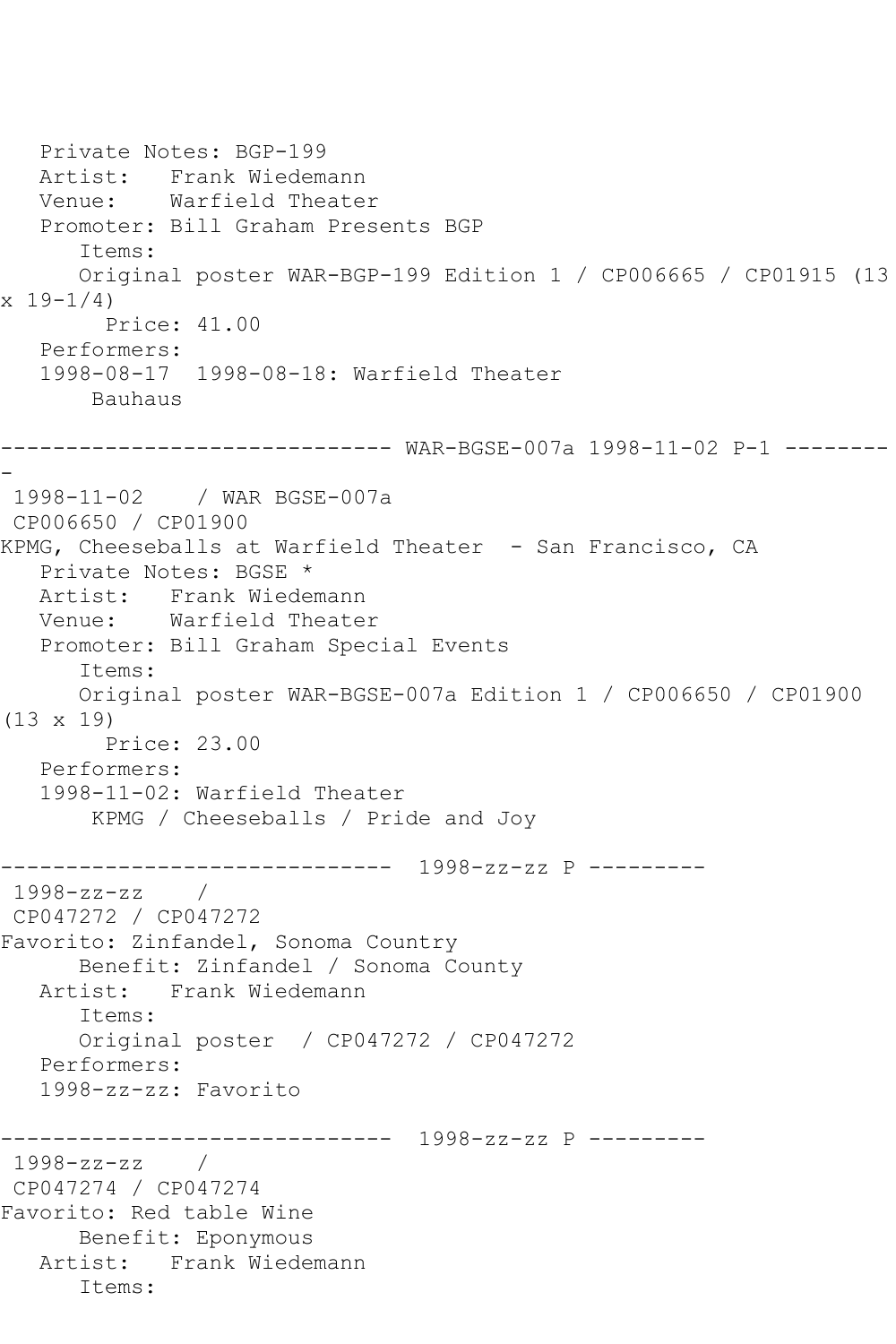Original poster / CP047274 / CP047274 Performers: 1998-zz-zz: Favorito ------------------------------ FIL-BGF-393 1999 P-1 --------- 1999 / FIL BGF-393 CP005570 / CP00819 Dave Repp at Fillmore Auditorium - SF - San Francisco, CA Private Notes: BGF Artist: Frank Wiedemann Venue: Fillmore Auditorium - SF Promoter: Bill Graham New Fillmores BGF Items: Original poster FIL-BGF-393 Edition 1 / CP005570 / CP00819 (13 x 19) Price: 158.00 Performers: 1999: Fillmore Auditorium - SF Dave Repp ------------------------------ FIL-BGF-364 1999-03-01 P-1 --------- 1999-03-01 / FIL BGF-364 CP005695 / CP00944 Elliott Smith at Fillmore Auditorium - SF - San Francisco, CA Private Notes: BGF Artist: Tattoo Time Venue: Fillmore Auditorium - SF Promoter: Bill Graham New Fillmores BGF Items: Original poster FIL-BGF-364 Edition 1 / CP005695 / CP00944 (13 x 19) Price: 79.00 Performers: 1999-03-01 1999-03-02: Fillmore Auditorium - SF Elliott Smith ------------------------------ FIL-BGSE-016 1999-06-10 P-1 --------- 1999-06-10 / FIL BGSE-016 CP044928 Carsey-Werner Distribution Presents "A Third Rock and Roll Party" Private Notes: BGSE\* Artist: Frank Wiedemann Venue: Fillmore Auditorium - SF Promoter: Bill Graham Special Events Items: Original poster FIL-BGSE-016 Edition 1 / CP044928 (13 x 19) Price: 23.00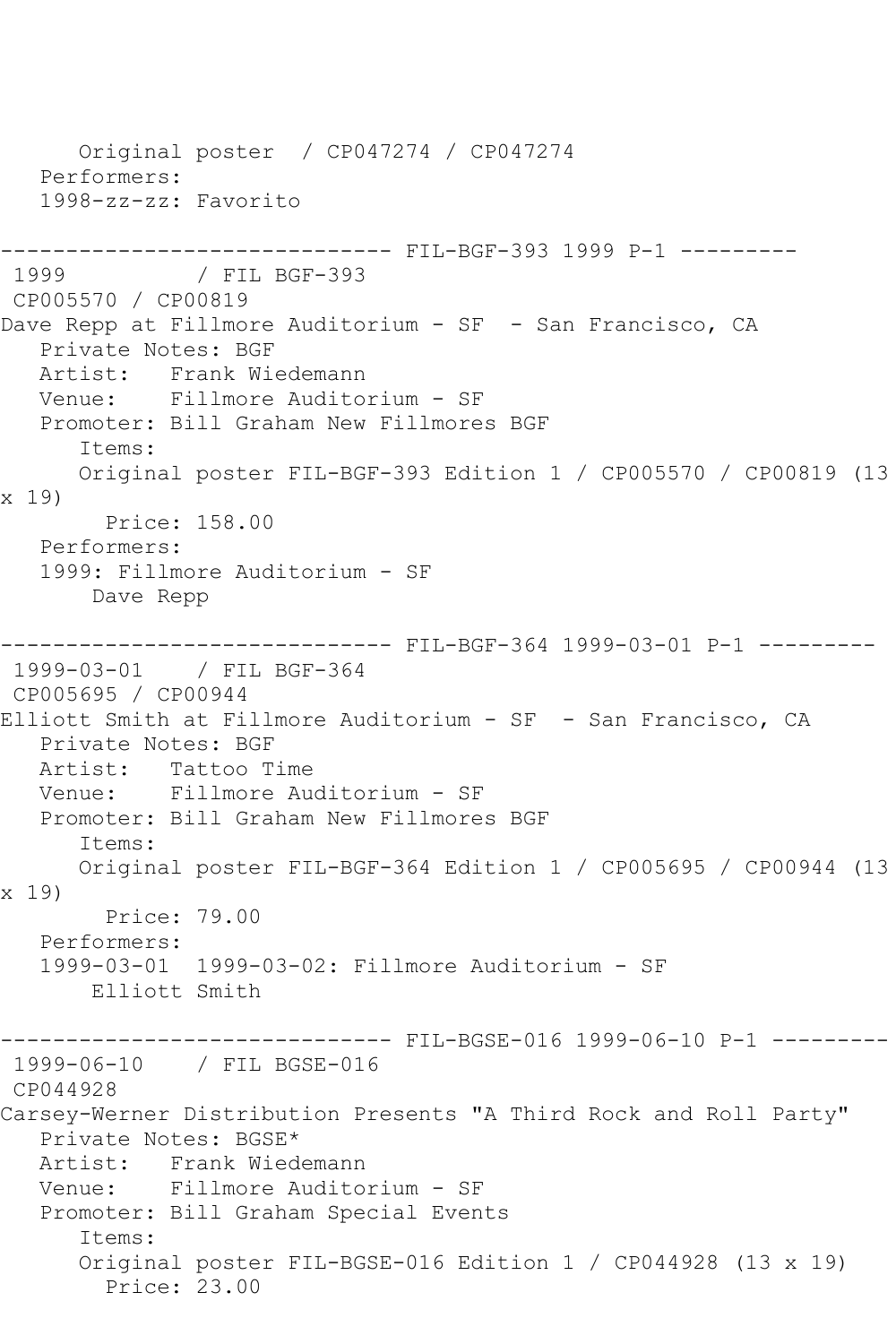Performers: 1999-06-10: Fillmore Auditorium - SF Four Tops ------------------------------ FIL-BGF-382 1999-09-09 P-1 --------- 1999-09-09 / FIL BGF-382 CP005432 / CP00681 Richard Thompson, Martin Sexton at Fillmore Auditorium - SF - San Francisco, CA Private Notes: BGF Artist: Frank Wiedemann<br>Venue: Fillmore Audito Fillmore Auditorium - SF Promoter: Bill Graham New Fillmores BGF Items: Original poster FIL-BGF-382 Edition 1 / CP005432 / CP00681 (13 x 19) Price: 29.00 Performers: 1999-09-09: Fillmore Auditorium - SF Richard Thompson / Martin Sexton ------------------------------ PULI-BGP WHAT 1999-12-31 P-1 -------- - 1999-12-31 / PULI BGP WHAT CP005585 / CP00834 Celebrating 21 Years of Great Comedy: Tom Rhodes, David Feldman at Punchline, San Francisco Private Notes: BGPO Artist: Frank Wiedemann Venue: Punchline, San Francisco Promoter: Bill Graham Presents BGP Items: Original poster PULI-BGP WHAT Edition 1 / CP005585 / CP00834  $(13 \times 19 - 1/4)$  Price: 50.00 Performers: 1999-12-31: Punchline, San Francisco Sue Murphy / Tom Rhodes / David Feldman / Joe Klocek / Punchline, Sacramento Ngaio Bealum / Matt Weinhold / Chuck Roy / Dan Rothenberg ------------------------------ WAR-BGP-230 1999-12-31 P-1 --------- 1999-12-31 / WAR BGP-230 CP005463 / CP00712 Rat Dog, Mickey Hart at Warfield Theater - San Francisco, CA Private Notes: BGP-230 Artist: Frank Wiedemann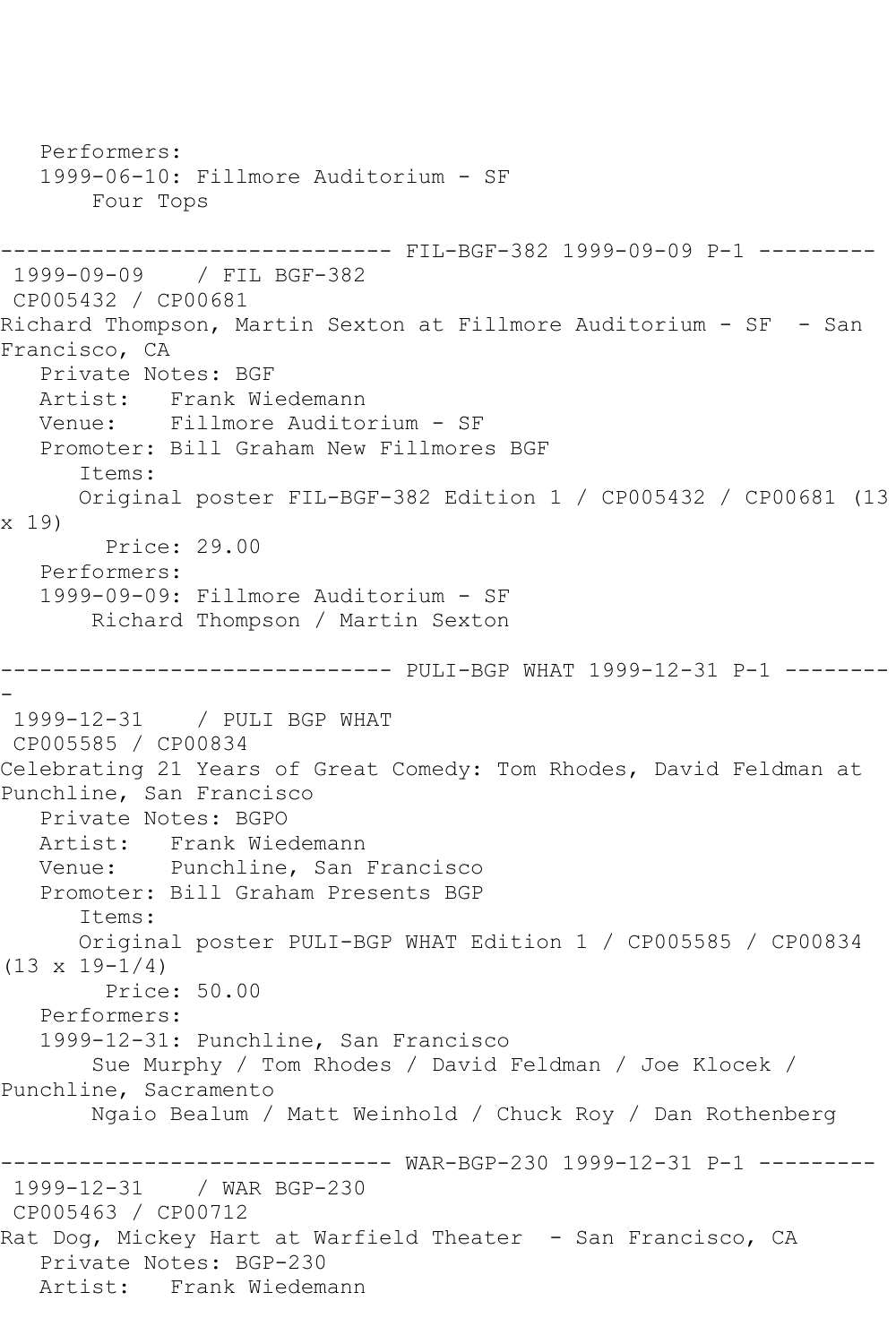Venue: Warfield Theater Promoter: Bill Graham Presents BGP Items: Original poster WAR-BGP-230 Edition 1 / CP005463 / CP00712 (13  $x 19-1/4$  Price: 53.00 Performers: 1999-12-31: Warfield Theater Rat Dog / Mickey Hart / Hot Tuna ------------------------------ 1999-zz-zz P --------- 1999-zz-zz / CP047285 / CP047285 Tour 2003: Napa Valley, Viognier Benefit: Artist: Frank Wiedemann Items: Original poster / CP047285 / CP047285 Performers: 1999-zz-zz: Favorito ------------------------------ FIL-BGF-403 2000-05-16 P-1 --------- 2000-05-16 / FIL BGF-403 CP005575 / CP00824 'The' at Fillmore Auditorium - SF - San Francisco, CA Private Notes: BGF Artist: Frank Wiedemann Venue: Fillmore Auditorium - SF Promoter: Bill Graham New Fillmores BGF Items: Original poster FIL-BGF-403 Edition 1 / CP005575 / CP00824 (13 x 19) Price: 29.00 Performers: 2000-05-16: Fillmore Auditorium - SF 'The' -------- FIL-BGP-244 2000-09-01 P-1 ---------2000-09-01 / FIL BGP-244 CP005490 / CP00739 A Perfect Circle at Fillmore - San Francisco, CA Private Notes: BGP-244 Artist: Frank Wiedemann Venue: Fillmore Auditorium - SF Promoter: Bill Graham Presents BGP Items: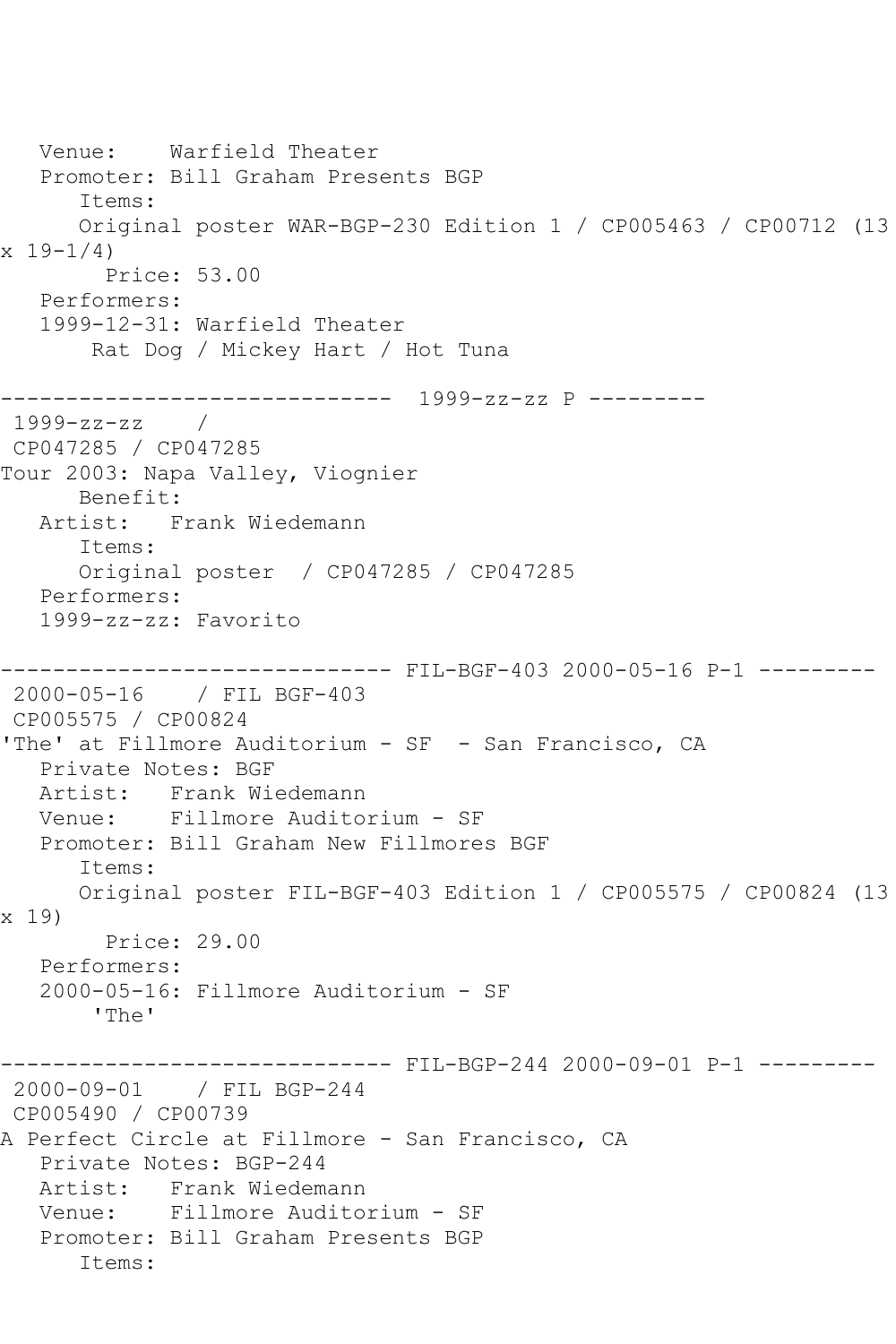Original poster FIL-BGP-244 Edition 1 / CP005490 / CP00739 (13  $x 19 - 1/4$  Price: 35.00 Performers: 2000-09-01: Fillmore Auditorium - SF Perfect Circle 2000-09-06: ------------------------------ WAR-BGP-245 2000-09-16 P-1 --------- 2000-09-16 / WAR BGP-245 CP005491 / CP00740 Moby, Hybrid at Warfield Theater - San Francisco, CA Private Notes: BGP-245 Artist: Frank Wiedemann Venue: Warfield Theater Promoter: Bill Graham Presents BGP Items: Original poster WAR-BGP-245 Edition 1 / CP005491 / CP00740 (13  $x 19 - 1/4$  Price: 41.00 Performers: 2000-09-16 2000-09-18: Warfield Theater Moby / Hybrid ------------------------------ FIL-BGF-420 2000-09-24 P-1 --------- 2000-09-24 / FIL BGF-420 CP005523 / CP00772 Saint Etienne, KHZ at Fillmore Auditorium - SF - San Francisco, CA Private Notes: BGF Artist: Frank Wiedemann Venue: Fillmore Auditorium - SF Promoter: Bill Graham New Fillmores BGF Items: Original poster FIL-BGF-420 Edition 1 / CP005523 / CP00772 (13 x 19) Price: 29.00 Performers: 2000-09-24: Fillmore Auditorium - SF Saint Etienne / KHZ ------------------------------ PEPD-BGP-247-O 2000-09-28 P-1 ------- -- 2000-09-28 / PEPD BGP-247-O CP005772 / CP01021 Santana, Everlast at Pepsi Center, Denver Private Notes: BGP-247-O Artist: Frank Wiedemann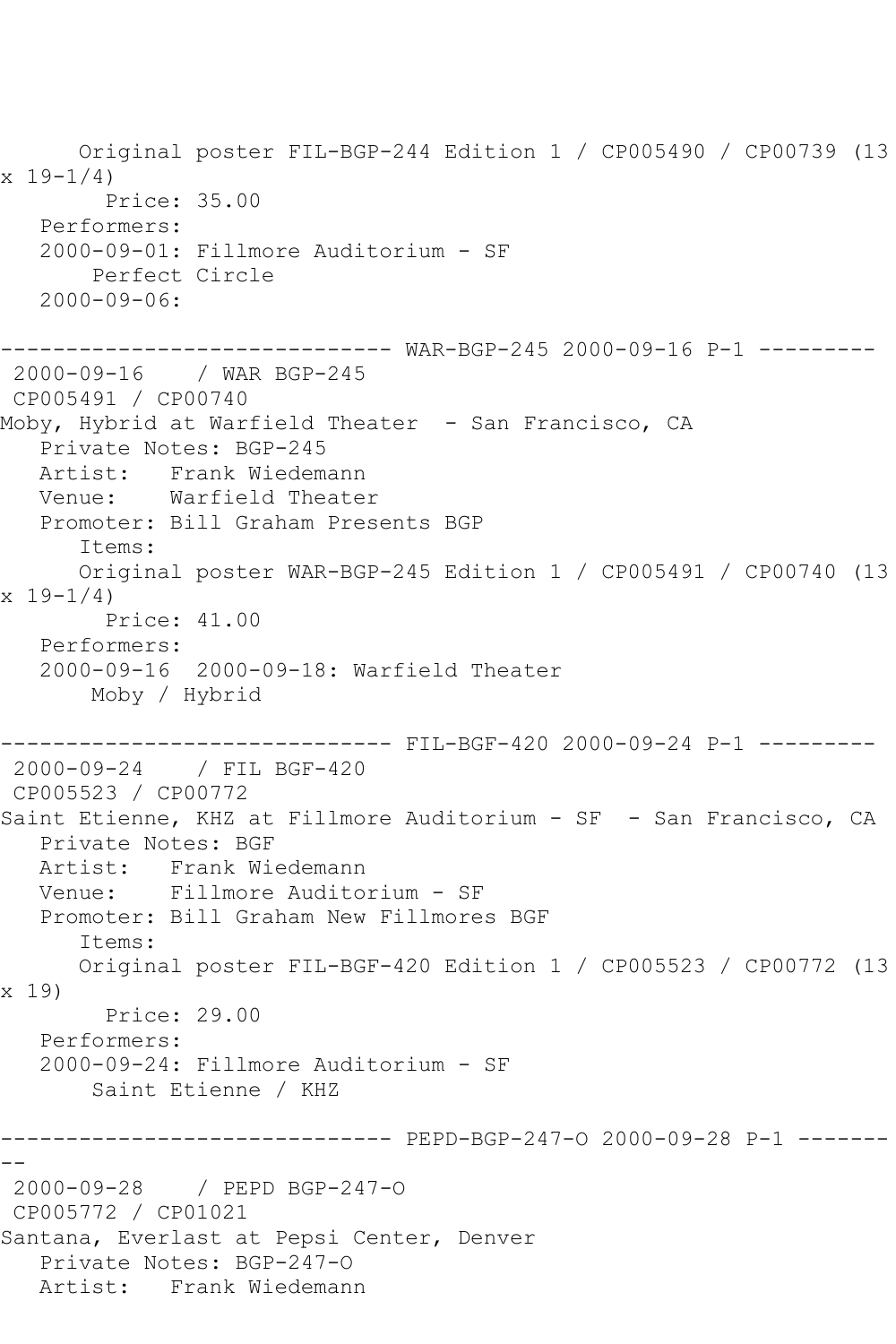Venue: Pepsi Center, Denver Promoter: Bill Graham Presents BGP Items: Original poster PEPD-BGP-247-O Edition 1 / CP005772 / CP01021 (20 x 30) Price: 105.00 Performers: 2000-09-28: Pepsi Center, Denver Carlos Santana / Everlast 2000-10-20 2000-10-21: Shoreline Amphitheater, Mountain View 2000-10-22: Sacramento Valley Amphitheater 2000-10-24: Rose Garden, Portland 2000-10-28: Chronicle Pavilion ------------------------------ FIL-BGF-427 2000-10-27 P-1 --------- 2000-10-27 / FIL BGF-427 CP005516 / CP00765 James Michael, Beautiful South at Fillmore Auditorium - SF [San Francisco, CA] Private Notes: BGF Artist: Frank Wiedemann<br>Venue: Fillmore Audito Fillmore Auditorium - SF Promoter: Bill Graham New Fillmores BGF Items: Original poster FIL-BGF-427 Edition 1 / CP005516 / CP00765 (13 x 19) Price: 23.00 Performers: 2000-10-27: Fillmore Auditorium - SF James Michael / Beautiful South ------------------------------ FIL-BGF-430 2000-11-10 P-1 --------- 2000-11-10 / FIL BGF-430 CP005513 / CP00762 Joan Baez, Stacey Earle at Fillmore Auditorium - SF - San Francisco, CA Private Notes: BGF Artist: Frank Wiedemann Venue: Fillmore Auditorium - SF Promoter: Bill Graham New Fillmores BGF Items: Original poster FIL-BGF-430 Edition 1 / CP005513 / CP00762 (13 x 19)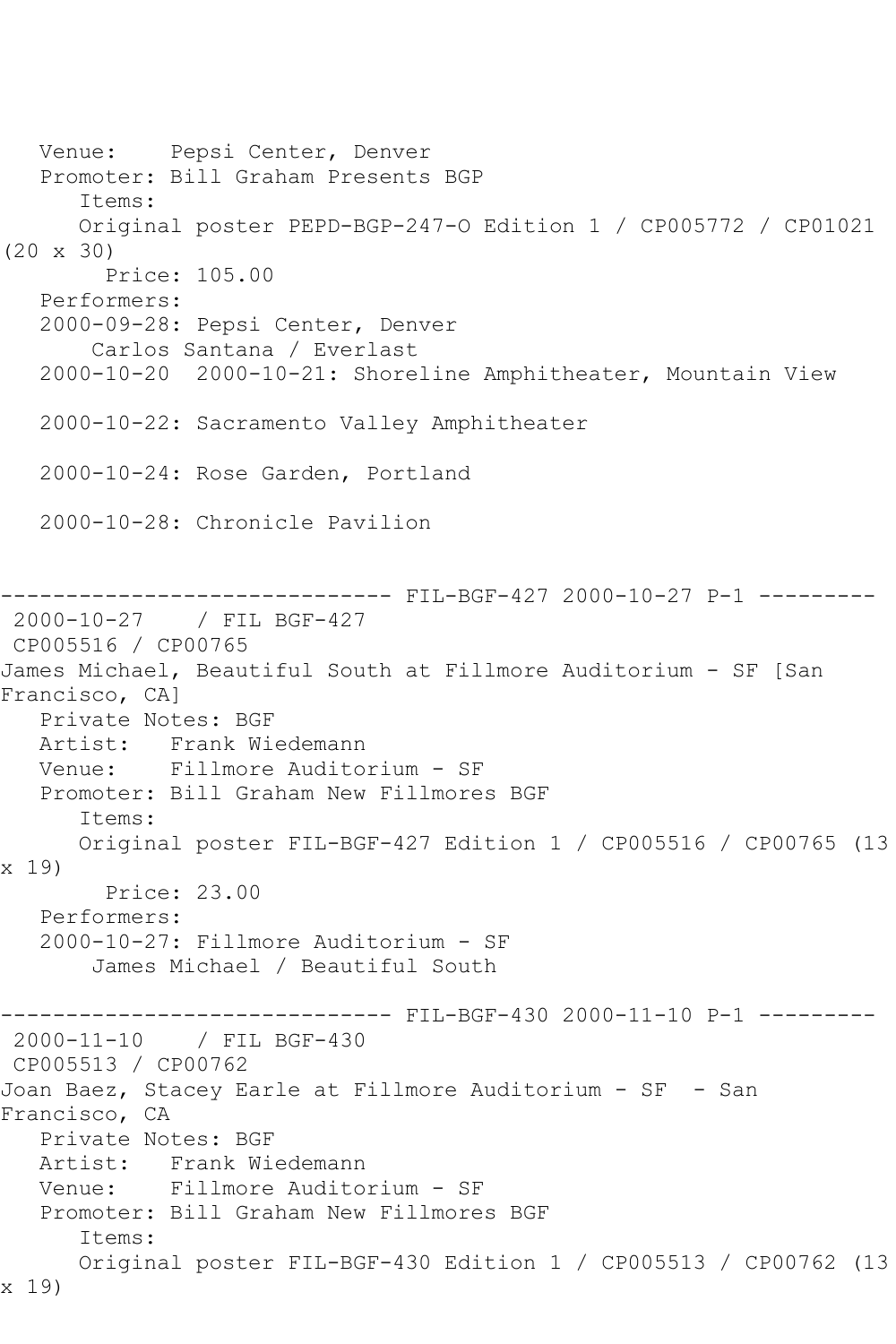```
 Price: 41.00
   Performers:
   2000-11-10: Fillmore Auditorium - SF
        Joan Baez / Stacey Earle
                 ------------------------------ FIL-BGF-501 2000-12-12 P-1 ---------
2000-12-12 / FIL BGF-501
CP009072 / CP06227
Grant Lee Phillips, John Doe at Fillmore Auditorium - SF - San 
Francisco, CA
   Private Notes: BGF
   Artist: Frank Wiedemann
   Venue: Fillmore Auditorium - SF
   Promoter: Bill Graham New Fillmores BGF
       Items:
      Original poster FIL-BGF-501 Edition 1 / CP009072 / CP06227 (13 
x 19)
         Price: 23.00
   Performers:
   2000-12-12: Fillmore Auditorium - SF
        Grant Lee Phillips / John Doe
------------------------------ OAC-BGP-251 2000-12-31 P ---------
2000-12-31 / OAC BGP-251
CP008902 / CP04146
George Clinton, The Other Ones at Oakland Coliseum
   Private Notes: BGP-251
   Artist: Frank Wiedemann
   Venue: Oakland Coliseum
   Promoter: Bill Graham Presents BGP
       Items:
       Original poster OAC-BGP-251 / CP008902 / CP04146 (13 x 19-1/4)
         Price: 41.00
   Performers:
   2000-12-31: Oakland Coliseum
        George Clinton / Other Ones
                    ---------- FIL-BGF-435 2001-01-27 P-1 ---------
2001-01-27 / FIL BGF-435
CP005508 / CP00757
Donnas, Bratmobile at Fillmore Auditorium - SF - San Francisco, CA
   Private Notes: BGF
   Artist: Frank Wiedemann
   Venue: Fillmore Auditorium - SF
   Promoter: Bill Graham NF Clear Channel
       Items:
```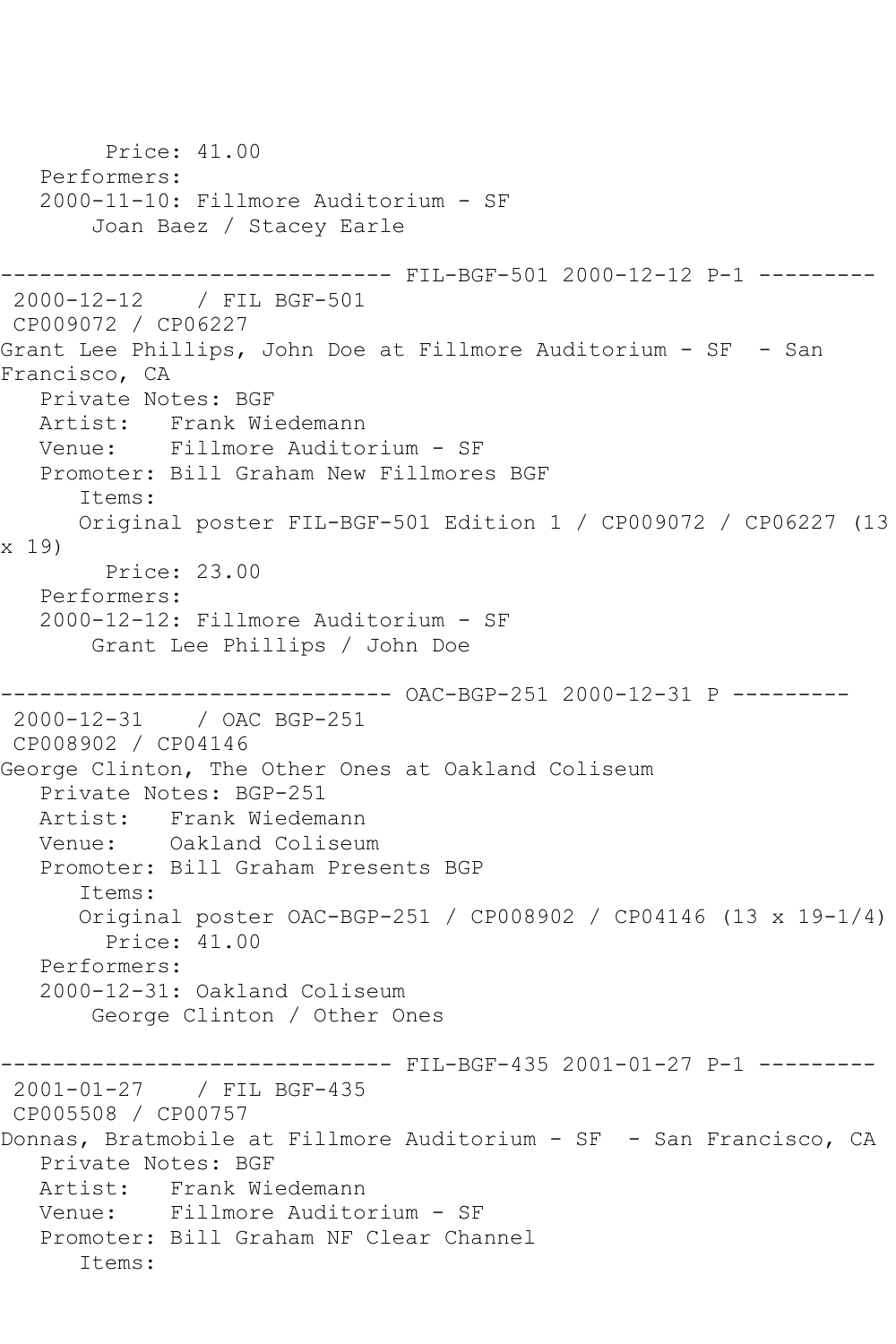Original poster FIL-BGF-435 Edition 1 / CP005508 / CP00757 (13 x 19) Price: 29.00 Performers: 2001-01-27: Fillmore Auditorium - SF Donnas / Bratmobile / Plus Ones ------------------------------ FIL-BGF-440 2001-02-24 P-1 --------- 2001-02-24 / FIL BGF-440 CP005503 / CP00752 Luna, Rainer Maria at Fillmore Auditorium - SF - San Francisco, CA Private Notes: BGF Artist: Frank Wiedemann Venue: Fillmore Auditorium - SF Promoter: Bill Graham NF Clear Channel Items: Original poster FIL-BGF-440 Edition 1 / CP005503 / CP00752 (13 x 19) Price: 29.00 Performers: 2001-02-24: Fillmore Auditorium - SF Luna / Rainer Maria ------------------------------ FIL-BGF-441 2001-03-09 P-1 --------- 2001-03-09 / FIL BGF-441 CP005588 / CP00837 Pat Mcghee, Essence at Fillmore - San Francisco, CA Private Notes: BGF Artist: Frank Wiedemann Venue: Fillmore Auditorium - SF Promoter: Bill Graham NF Clear Channel Items: Original poster FIL-BGF-441 Edition 1 / CP005588 / CP00837 (13 x 19) Price: 29.00 Performers: 2001-03-09: Fillmore Auditorium - SF Pat Mcghee / Essence ------------------------------ 2001-03-22 P --------- 2001-03-22 / CP052469 / CP052469 Queerific San Francisco Pride 2001 Benefit: 31st Anniversary / www.sfpride.org Artist: Frank Wiedemann Promoter: Chronicle / Bud Light / Bay Times Items: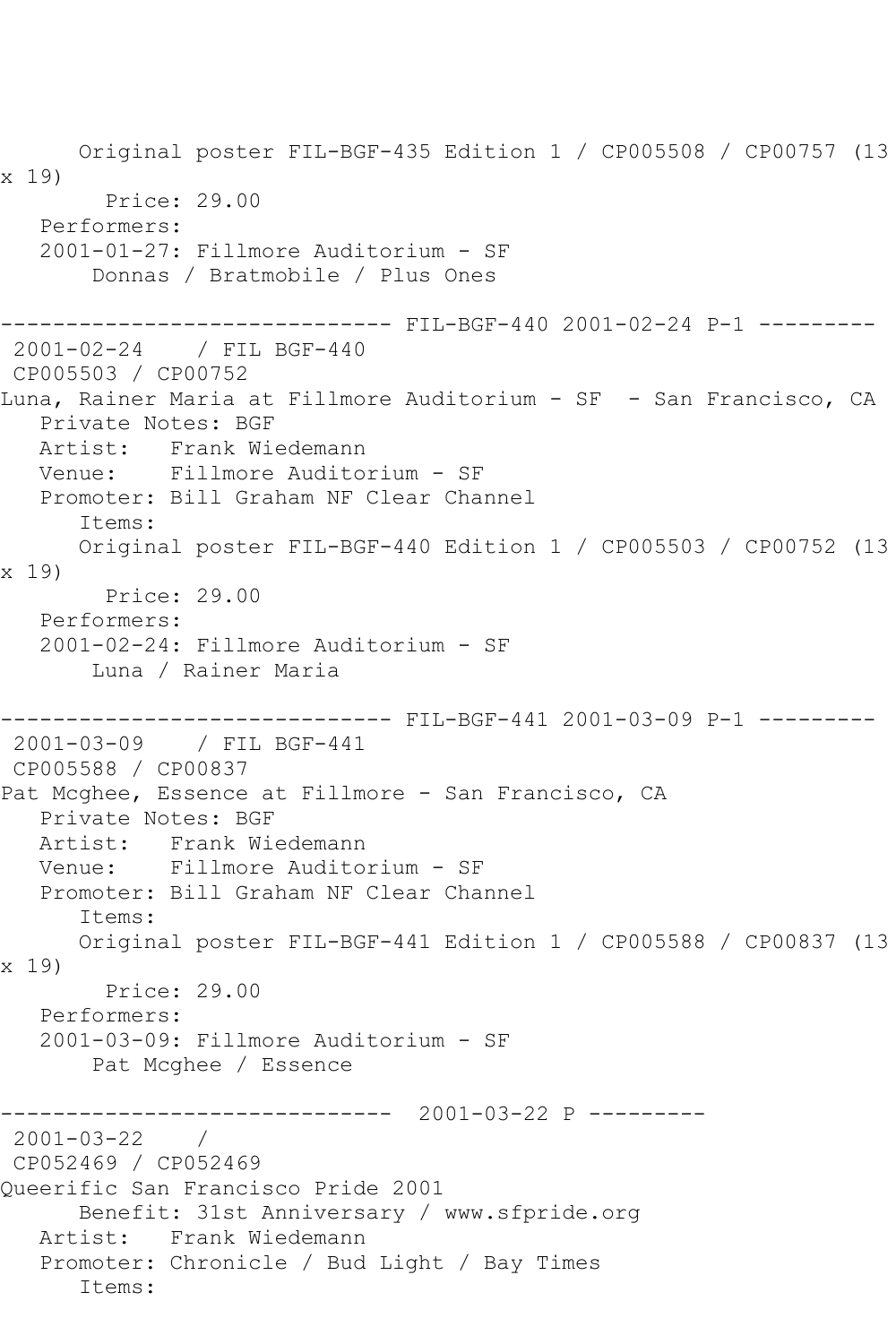```
 Original poster / CP052469 / CP052469
   Performers:
   2001-03-22 2001-03-24:
------------------------------ FIL-BGF-459 2001-05-02 P-1 ---------
2001-05-02 / FIL BGF-459
CP005483 / CP00732
Sigur Ros at Fillmore - San Francisco, CA
   Private Notes: BGF
   Artist: Frank Wiedemann
   Venue: Fillmore Auditorium - SF
   Promoter: Bill Graham NF Clear Channel
       Items:
      Original poster FIL-BGF-459 Edition 1 / CP005483 / CP00732 (13 
x 19)
         Price: 35.00
   Performers:
   2001-05-02: Fillmore Auditorium - SF
        Sigur Ros
------------------------------ 2001-05-12 P ---------
2001-05-12 / 
CP047281 / CP047281
Blues Traveller, Old 97s at San Francisco Waterfront
      Benefit: Fireworks / Free concert
   Artist: Frank Wiedemann
   Venue: San Francisco Waterfront
   Promoter: KFOG
       Items:
       Original poster / CP047281 / CP047281
   Performers:
   2001-05-12: San Francisco Waterfront
        Blues Traveler / Old 97's / Mother Hips
         ------------------------------ 2001-05-12 P ---------
2001-05-12 / 
CP052463 / CP052463
KFOG Kaboom
      Benefit: Fireworks / Free Concert
   Artist: Frank Wiedemann
   Venue: Pier 30 32
   Promoter: KFOG
       Items:
      Original poster / CP052463 / CP052463
   Performers:
   2001-05-12: Pier 30 32
        Blues Traveler / Old 97's / Mother Hips
```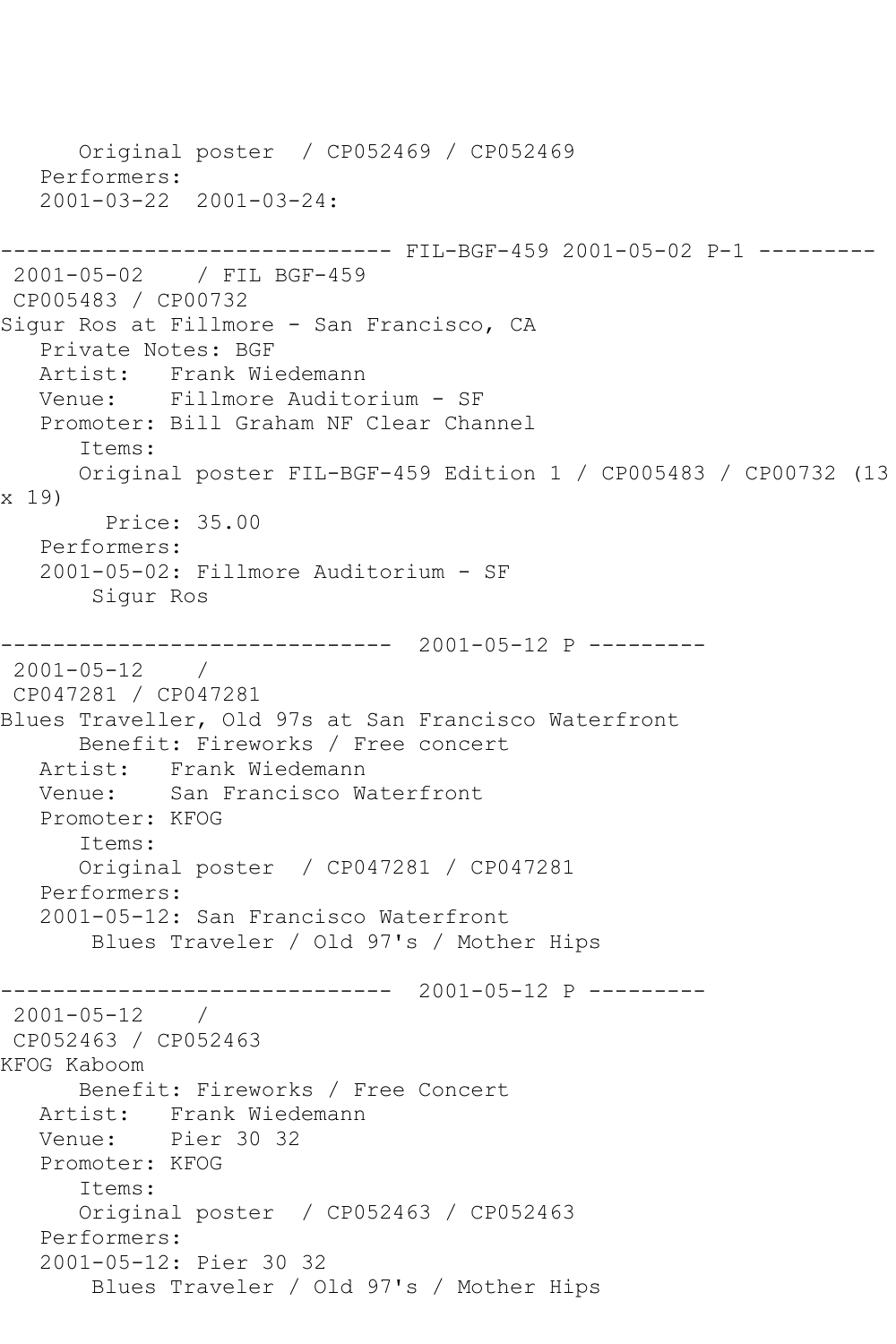------------------------------ PBELL-BGP-258-O 2001-05-18 P-1 ------ --- 2001-05-18 / PBELL BGP-258-O CP005774 / CP01023 Dave Matthews band, Macy Gray at Pacific Bell Park Private Notes: BGP-258-O Artist: Frank Wiedemann Venue: Pacific Bell Park Promoter: Bill Graham BGP-CC Items: Original poster PBELL-BGP-258-O Edition 1 / CP005774 / CP01023 (20 x 30) Price: 1025.00 Performers: 2001-05-18 2000-05-19: Pacific Bell Park Dave Matthews band / Macy Gray / Angelique Kidjo ------------------------------ WAR-BGP-261 2001-06-08 P-1 --------- 2001-06-08 / WAR BGP-261 CP005558 / CP00807 Janeane Garofalo, Greg Bernendt at Warfield Theater - San Francisco, CA Private Notes: BGP-261 Artist: Frank Wiedemann<br>Venue: Warfield Theate Warfield Theater Promoter: Bill Graham BGP-CC Items: Original poster WAR-BGP-261 Edition 1 / CP005558 / CP00807 (13  $x 19 - 1/4$  Price: 23.00 Performers: 2001-06-08 2001-06-09: Warfield Theater Janeane Garofalo / Greg Bernendt ------------------------------ FIL-BGF-466 2001-06-13 P-1 --------- 2001-06-13 / FIL BGF-466 CP005542 / CP00791 Doves, Webb Brothers at Fillmore - San Francisco, CA Private Notes: BGF Artist: Frank Wiedemann Venue: Fillmore Auditorium - SF Promoter: Bill Graham NF Clear Channel Items: Original poster FIL-BGF-466 Edition 1 / CP005542 / CP00791 (13 x 19) Price: 53.00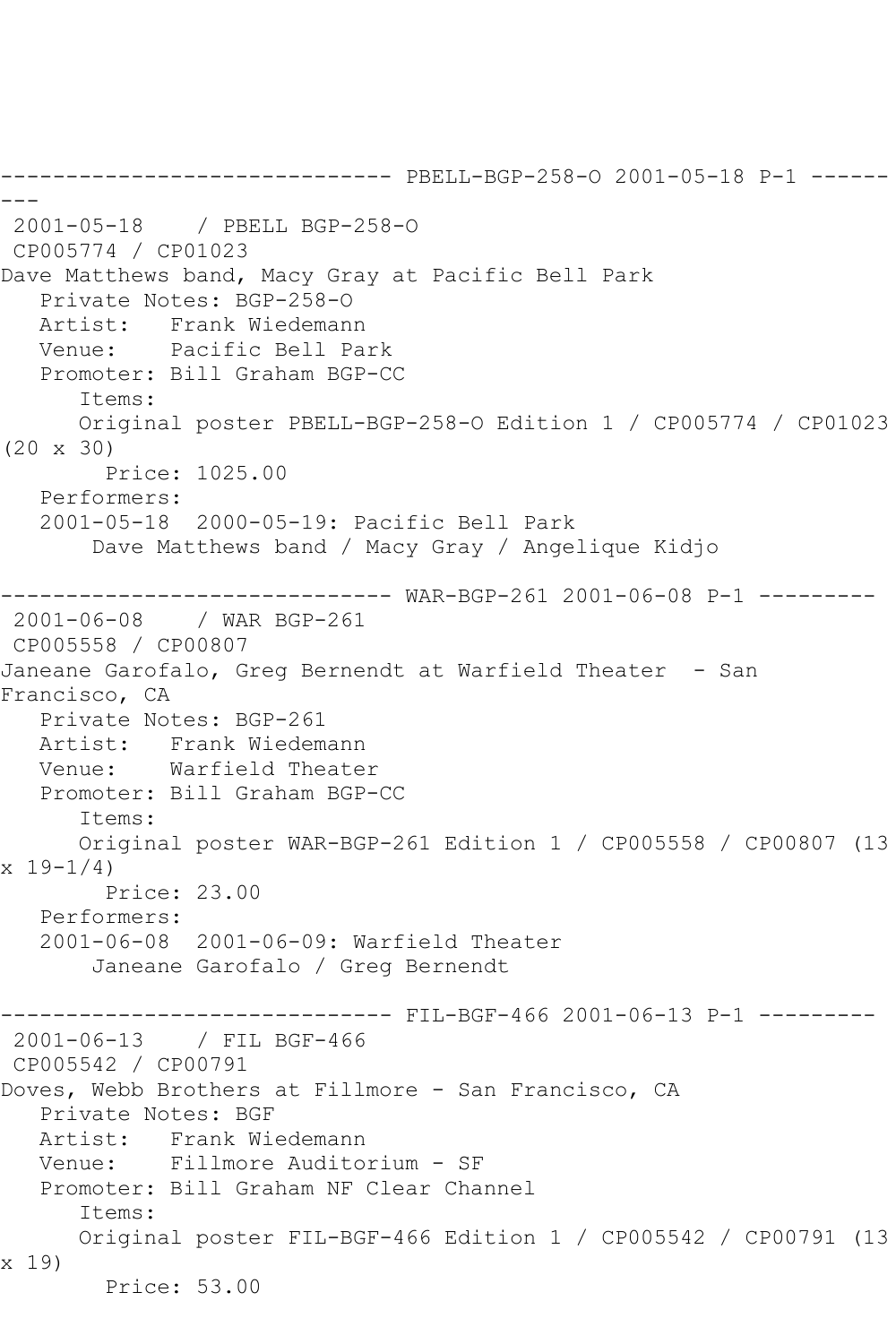```
 Performers:
   2001-06-13: Fillmore Auditorium - SF
        Doves / Webb Brothers
------------------------------ 2001-06-23 P ---------
2001-06-23 / 
CP047284 / CP047284
Queerific
      Benefit: San Francisco pride 2001
   Artist: Frank Wiedemann
       Items:
      Original poster / CP047284 / CP047284
   Performers:
   2001-06-23 2001-06-24: Queerific
------------------------------ WAR-BGP-264 2001-07-09 P-1 ---------
2001-07-09 / WAR BGP-264
CP005553 / CP00802
Air, Sebastien Tellier at Warfield Theater - San Francisco, CA
   Private Notes: BGP-264
   Artist: Frank Wiedemann
   Venue: Warfield Theater
   Promoter: Bill Graham BGP-CC
       Items:
      Original poster WAR-BGP-264 Edition 1 / CP005553 / CP00802 (13 
x 19-1/4 Price: 35.00
   Performers:
   2001-07-09: Warfield Theater
        Air / Sebastien Tellier
                 ------------------------------ FIL-BGF-471 2001-07-27 P-1 ---------
2001-07-27 / FIL BGF-471
CP005548 / CP00797
Indigo Girls, Michelle Malone at Fillmore - San Francisco, CA
   Private Notes: BGF
   Artist: Frank Wiedemann
   Venue: Fillmore Auditorium - SF
   Promoter: Bill Graham NF Clear Channel
       Items:
      Original poster FIL-BGF-471 Edition 1 / CP005548 / CP00797 (13 
x 19)
         Price: 29.00
   Performers:
   2001-07-27: Fillmore Auditorium - SF
        Indigo Girls / Michelle Malone / Peeps Show
```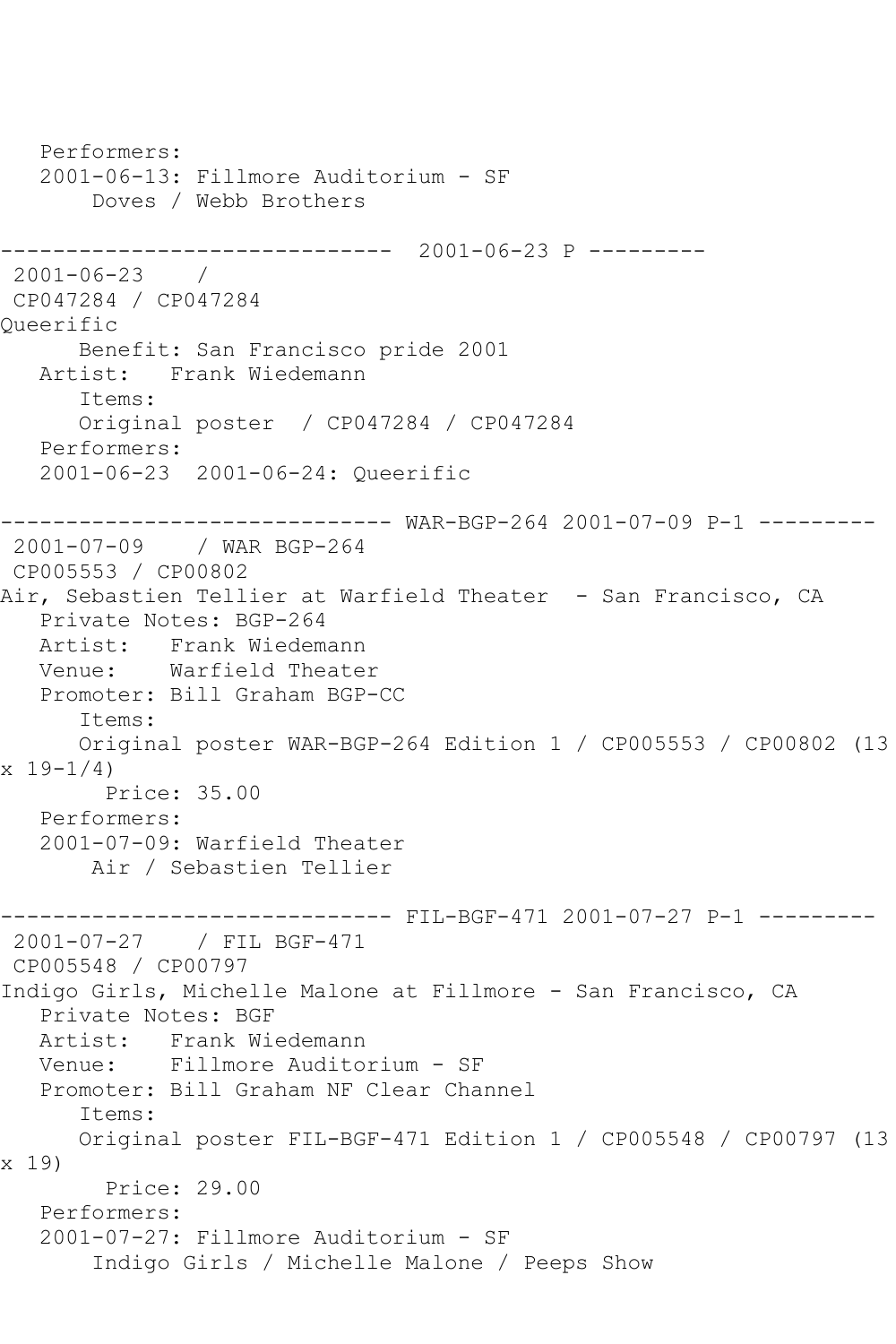------------------------------ FIL-BGF-476 2001-08-18 P-1 --------- 2001-08-18 / FIL BGF-476 CP008907 / CP04151 Monkees at Fillmore - San Francisco, CA Private Notes: BGF Artist: Frank Wiedemann Venue: Fillmore Auditorium - SF Promoter: Bill Graham NF Clear Channel Items: Original poster FIL-BGF-476 Edition 1 / CP008907 / CP04151 (13 x 19) Price: 41.00 Performers: 2001-08-18: Fillmore Auditorium - SF Monkees ------------------------------ WAR-BGP-268 2001-09-08 P-1 --------- 2001-09-08 / WAR BGP-268 CP008901 / CP04145 Belle, Sebastian at Warfield Theater - San Francisco, CA Private Notes: BGP-268 Artist: Frank Wiedemann Venue: Warfield Theater Promoter: Bill Graham BGP-CC Items: Original poster WAR-BGP-268 Edition 1 / CP008901 / CP04145 (13  $x 19 - 1/4$  Price: 23.00 Performers: 2001-09-08 2001-09-09: Warfield Theater Belle / Sebastian ------------------------------ FILD-BGFD-010 2001-10-12 P --------- 2001-10-12 / FILD BGFD-010 CP041004 El Tri at Fillmore Auditorium, Denver - Denver, Private Notes: BGF Event: El Tri Celebrating their 33rd Anniversary Event: Victimas del Dr. Cerebro<br>Artist: Frank Wiedemann Artist: Frank Wiedemann Venue: Fillmore Auditorium, Denver Promoter: Bill Graham New Fillmores BGFD-CC Items: Original poster FILD-BGFD-010 / CP041004 (13 x 19) Price: 74.00 Performers: 2001-10-12: Fillmore Auditorium, Denver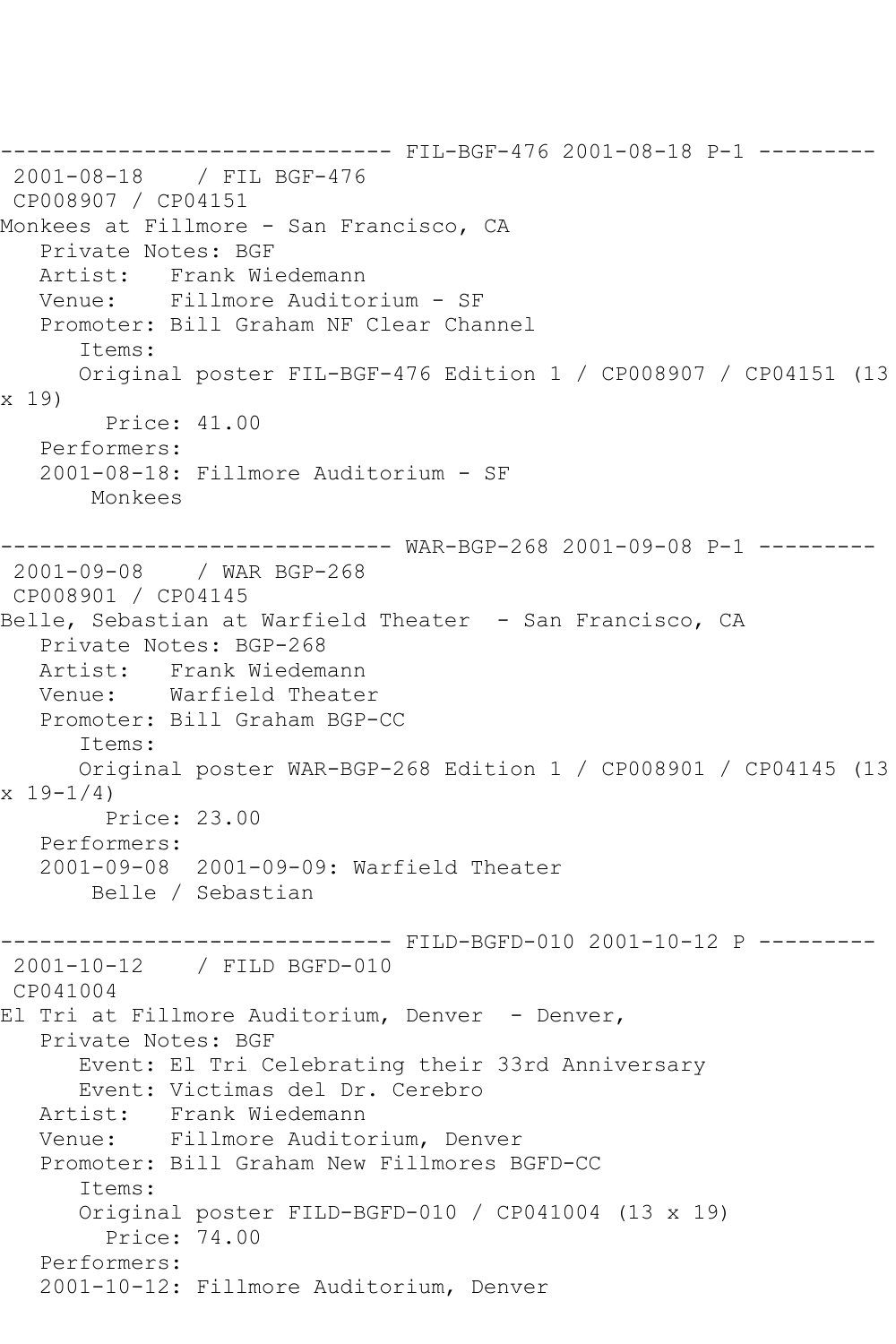El Tri

------------------------------ FIL-BGF-482 2001-10-14 P --------- 2001-10-14 / FIL BGF-482 CP009075 / CP06230 Ben Folds, Citizen Cope at Fillmore - San Francisco, CA Private Notes: BGF Artist: Arlene Owseichik -- Art Director Venue: Fillmore Auditorium - SF Promoter: Bill Graham NF Clear Channel Items: Original poster FIL-BGF-482 / CP009075 / CP06230 (13 x 19) Price: 29.00 Performers: 2001-10-14: Fillmore Auditorium - SF Ben Folds / Citizen Cope ------------------------------ FIL-BGF-487 2001-11-05 P --------- 2001-11-05 / FIL BGF-487 CP009092 / CP06247 Beta Band at Fillmore Auditiorum Private Notes: BGF Artist: Frank Wiedemann Venue: Fillmore Auditorium - SF Promoter: Bill Graham NF Clear Channel Items: Original poster FIL-BGF-487 / CP009092 / CP06247 (13 x 19) Price: 29.00 Performers: 2001-11-05: Fillmore Auditorium - SF Beta Band ------------------------------ FIL-BGF-494 2001-11-28 P --------- 2001-11-28 / FIL BGF-494 CP009065 / CP06220 Bebel Gilberto, A Guy Called gerald at Fillmore - San Francisco, CA Private Notes: BGF Artist: Frank Wiedemann<br>Venue: Fillmore Audito Fillmore Auditorium - SF Promoter: Bill Graham NF Clear Channel Items: Original poster FIL-BGF-494 / CP009065 / CP06220 (13 x 19) Price: 23.00 Performers: 2001-11-28: Fillmore Auditorium - SF Bebel Gilberto / Guy Called Gerald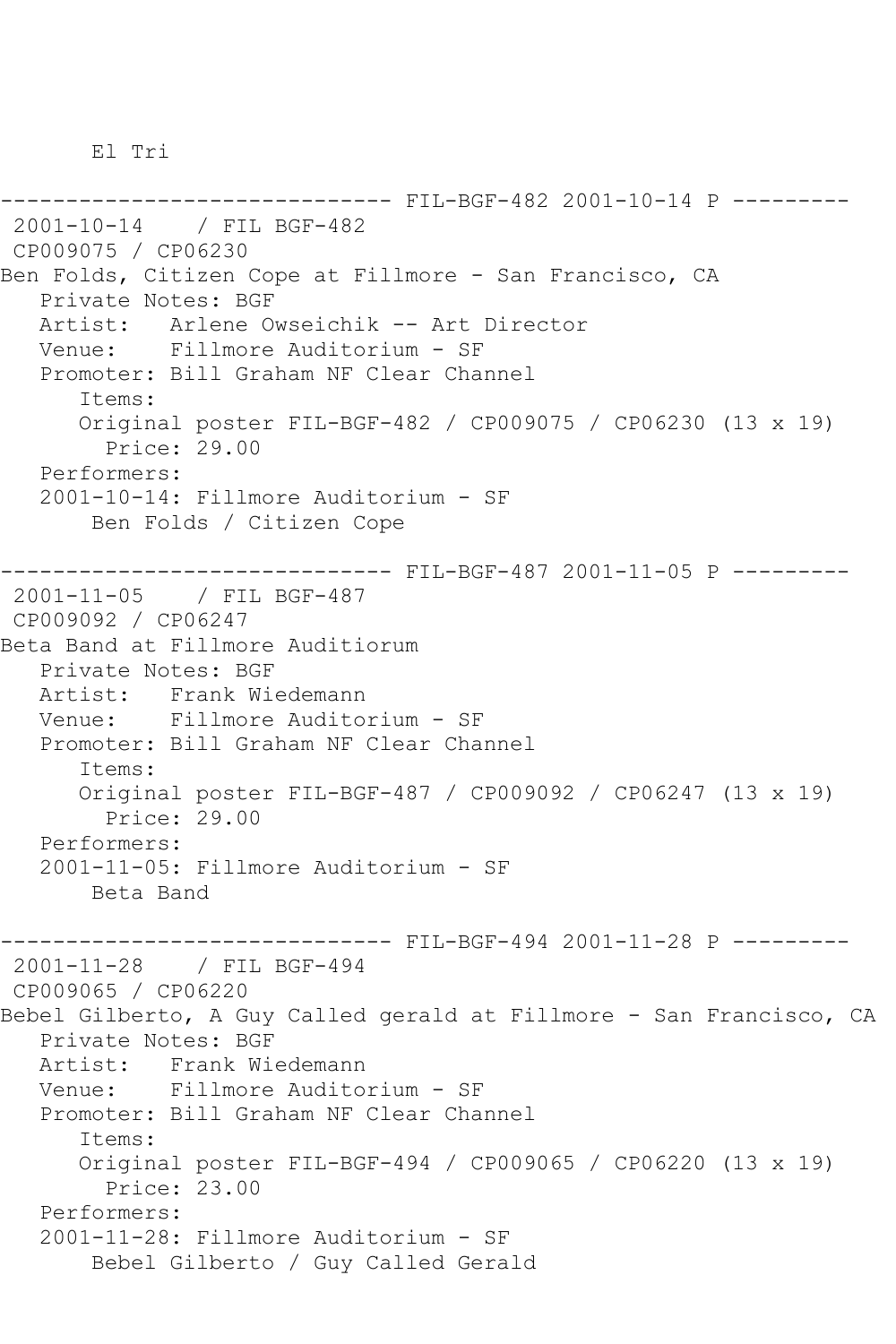------------------------------ FIL-BGF-502 2001-12-27 P --------- 2001-12-27 / FIL BGF-502 CP009360 / CP06528 Macy Gray, Dakota Moon at Fillmore - San Francisco, CA Private Notes: BGF Artist: Frank Wiedemann Venue: Fillmore Auditorium - SF Promoter: Bill Graham NF Clear Channel Items: Original poster FIL-BGF-502 / CP009360 / CP06528 (13 x 19) Price: 29.00 Performers: 2001-12-27: Fillmore Auditorium - SF Macy Gray / Dakota Moon ------------------------------ FILD-BGFD-011 2001-12-31 P --------- 2001-12-31 / FILD BGFD-011 CP041003 Big Head Todd and the Monsters at Fillmore Auditorium, Denver -Denver, Private Notes: BGF Artist: Frank Wiedemann Venue: Fillmore Auditorium, Denver Promoter: Bill Graham New Fillmores BGFD-CC Items: Original poster FILD-BGFD-011 / CP041003 (13 x 19) Price: 63.00 Performers: 2001-12-31: Fillmore Auditorium, Denver Big Head Todd and the Monsters ------------------------------ FIL-BGF-506 2002-01-15 P --------- 2002-01-15 / FIL BGF-506 CP009367 / CP06535 Charlatans UK, Star Sailor at Fillmore - San Francisco, CA Private Notes: BGF Artist: Frank Wiedemann Venue: Fillmore Auditorium - SF Promoter: Bill Graham NF Clear Channel Items: Original poster FIL-BGF-506 / CP009367 / CP06535 (13 x 19) Price: 29.00 Performers: 2002-01-15: Fillmore Auditorium - SF Charlatans UK / Star Sailor

----- FIL-BGF-510 2002-02-12 P --------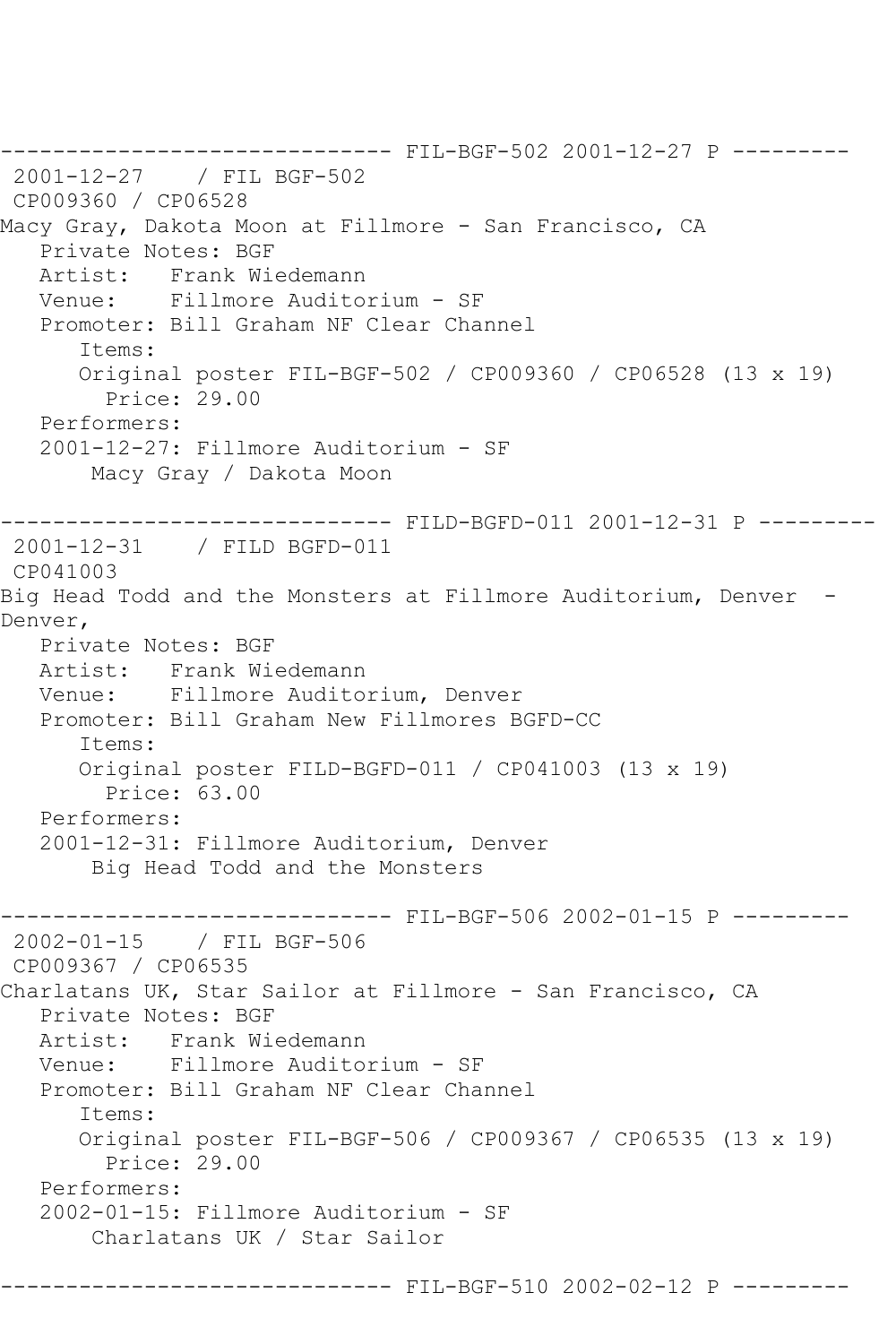2002-02-12 / FIL BGF-510 CP009355 / CP06523 Jack Johnson, Mason Jennings at Fillmore - San Francisco, CA Private Notes: BGF Artist: Arlene Owseichik -- Art Director Venue: Fillmore Auditorium - SF Promoter: Bill Graham NF Clear Channel Items: Original poster FIL-BGF-510 / CP009355 / CP06523 (13 x 19) Price: 35.00 Performers: 2002-02-12: Fillmore Auditorium - SF Jack Johnson / Mason Jennings / Glen Phillips ------------------------------ WAR-BGP-278 2002-03-08 P --------- 2002-03-08 / WAR BGP-278 CP009359 / CP06527 Wayne Brady and Friends at Warfield Theater - San Francisco, CA Private Notes: BGP-278 Artist: Frank Wiedemann Venue: Warfield Theater Promoter: Bill Graham BGP-CC Items: Original poster WAR-BGP-278 / CP009359 / CP06527 (13 x 19-1/4) Price: 29.00 Performers: 2002-03-08: Warfield Theater Wayne Brady and Friends ------------------------------ WAR-BGP-280 2002-04-18 P --------- 2002-04-18 / WAR BGP-280 CP009357 / CP06525 Nick Cave and the Bad Seeds, Pinetop Seven at Warfield Theater - San Francisco, CA Private Notes: BGP-280 Artist: Frank Wiedemann Venue: Warfield Theater Promoter: Bill Graham BGP-CC Items: Original poster WAR-BGP-280 / CP009357 / CP06525 (13 x 19-1/4) Price: 52.00 Performers: 2002-04-18 2002-04-19: Warfield Theater Nick Cave / Pinetop Seven / Khan with Kid Congo Powers ---------- FIL-BGF-518 2002-04-25 P ---------2002-04-25 / FIL BGF-518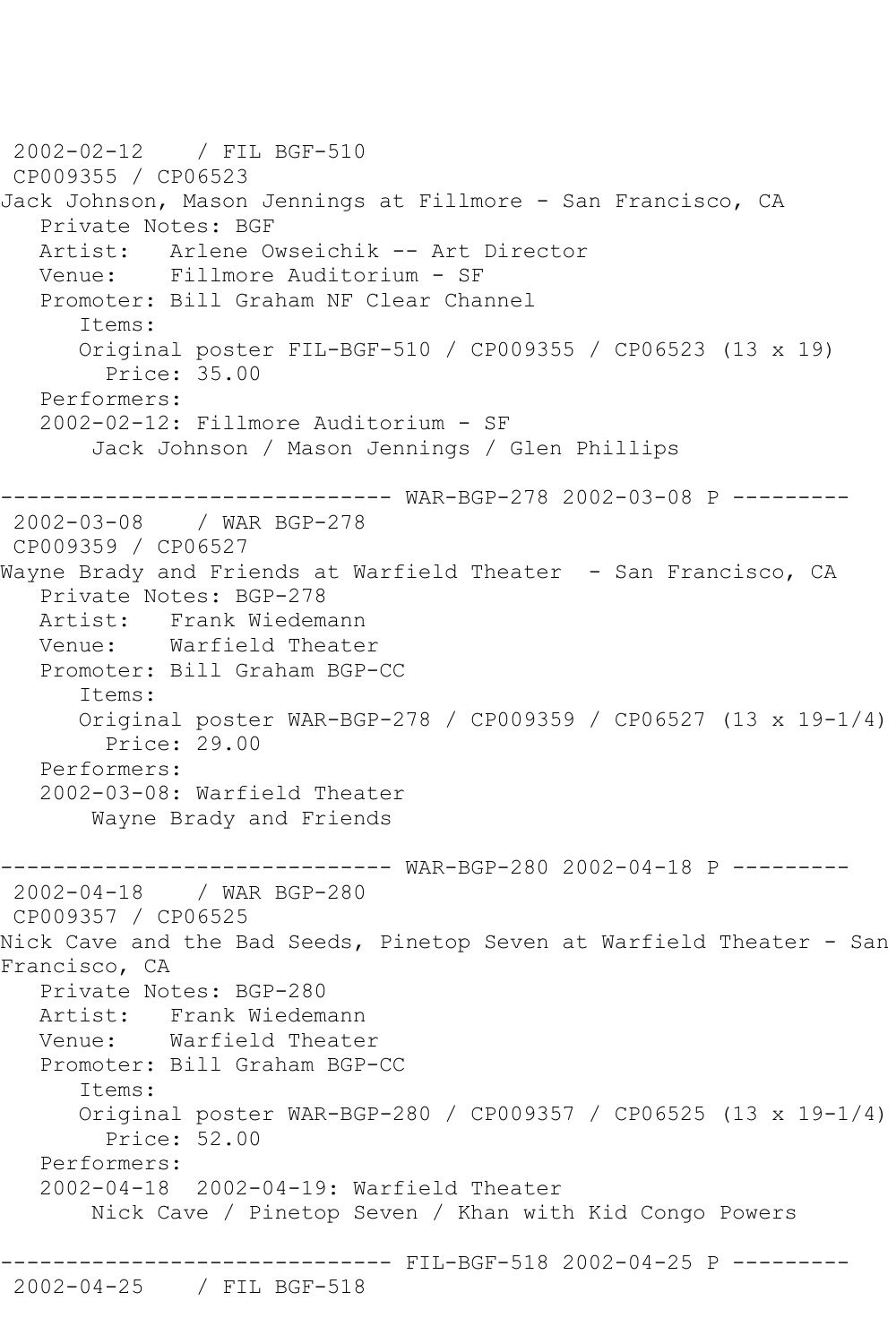CP043156 Five for Fighting, Shannon McNally at Fillmore Auditiorum Private Notes: BGF Artist: Frank Wiedemann Venue: Fillmore Auditorium - SF Promoter: Bill Graham NF Clear Channel Items: Original poster FIL-BGF-518 / CP043156 (13 x 19) Price: 29.00 Performers: 2002-04-25: Fillmore Auditorium - SF Five for Fighting / Shannon McNally ------------------------------ 2002-05-22 P --------- 2002-05-22 / CP052464 / CP052464 KFOG Kaboom Benefit: Fireworks / Free Concert Artist: Frank Wiedemann<br>Venue: Pier 30 32 Pier 30 32 Promoter: KFOG Items: Original poster / CP052464 / CP052464 Performers: 2002-05-22: Pier 30 32 Boz Scaggs / Robert Bradley's Blackwater Surprise / Zero 7 ------------------------------ WAR-BGP-282 2002-06-08 P --------- 2002-06-08 / WAR BGP-282 CP043145 Pet Shop Boys at Warfield Theater - San Francisco, CA Private Notes: BGP-282 Artist: Frank Wiedemann<br>Venue: Warfield Theate Warfield Theater Promoter: Bill Graham BGP-CC Items: Original poster WAR-BGP-282 / CP043145 (13 x 19-1/4) Price: 29.00 Performers: 2002-06-08 2002-06-09: Warfield Theater Pet Shop Boys ------------------------------ FIL-BGF-530 2002-07-11 P --------- 2002-07-11 / FIL BGF-530 CP043167 Breeders, Imperial Teen at Fillmore Auditiorum Private Notes: BGF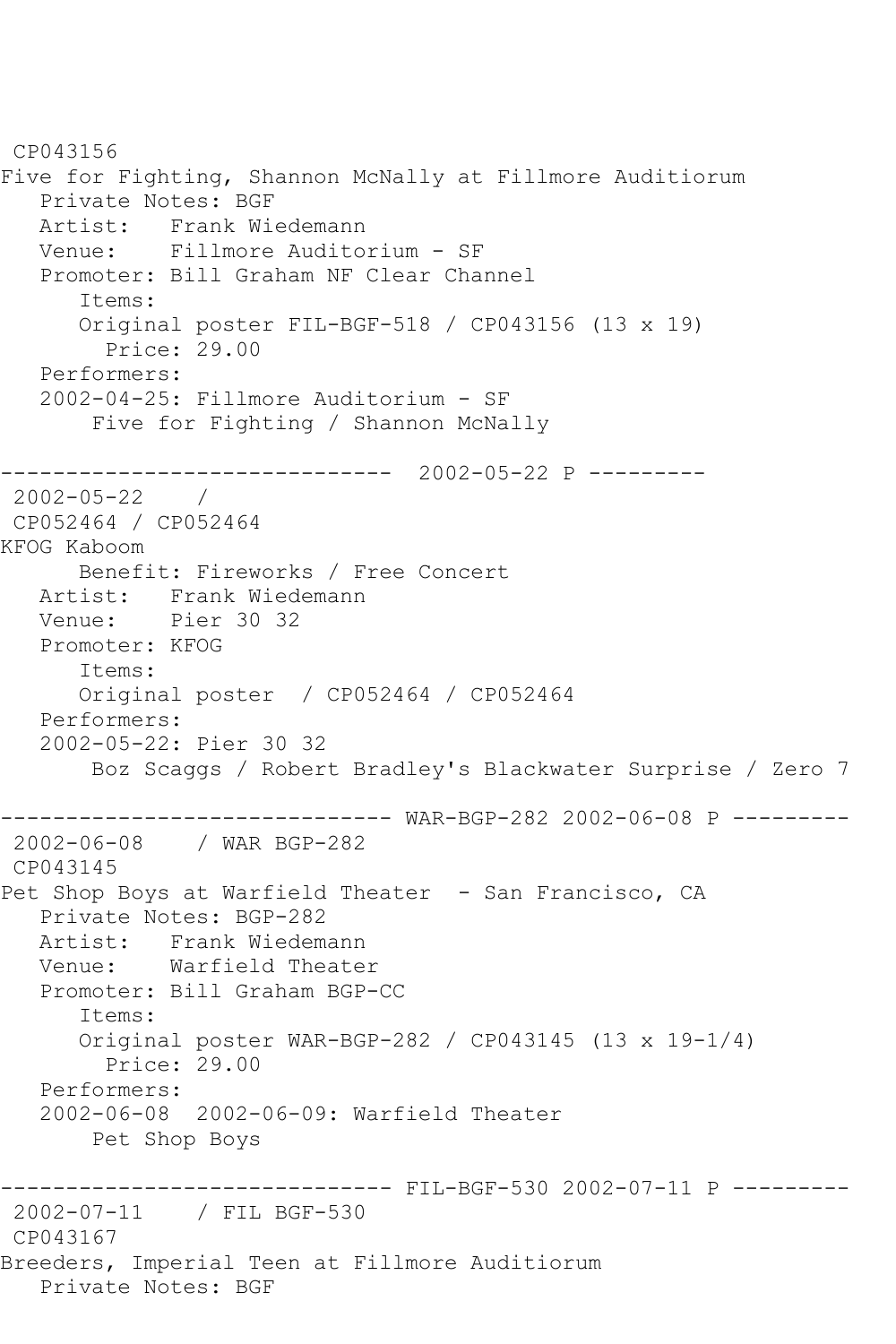Artist: Ryan Brock Venue: Fillmore Auditorium - SF Promoter: Bill Graham NF Clear Channel Items: Original poster FIL-BGF-530 / CP043167 (13 x 19) Price: 35.00 Performers: 2002-07-11: Fillmore Auditorium - SF Breeders / Imperial Teen / Poster Children ------------------------------ FIL-BGF-533 2002-08-27 P --------- 2002-08-27 / FIL BGF-533 CP043171 Sonic Youth, Erase Errata at Fillmore Auditiorum Private Notes: BGF Artist: Frank Wiedemann Venue: Fillmore Auditorium - SF Promoter: Bill Graham NF Clear Channel Items: Original poster FIL-BGF-533 / CP043171 (13 x 19) Price: 29.00 Performers: 2002-08-27 2002-08-28: Fillmore Auditorium - SF Sonic Youth / Erase Errata ------------------------------ GRK-BGP-289-O 2002-10-18 P --------- 2002-10-18 / GRK BGP-289-O CP043039 Jack Johnson, G. Love and Special Sauce at Greek Theater, Berkeley Notes: Oversize This item appears in the book 'The Art of Modern Rock' as AMR # 297.4 Private Notes: BGP-289-O Artist: Frank Wiedemann Venue: Greek Theater at University of California at Berkeley Promoter: Bill Graham BGP-CC Items: Original poster GRK-BGP-289-O / CP043039 (20 x 30-1/4) AORPlate: 297.4 Price: 105.00 Performers: 2002-10-18: Greek Theater at University of California at Berkeley Jack Johnson / G. Love and Special Sauce / Alana Davis 2002-10-20: ------------------------------ FIL-BGF-544 2002-11-16 P ---------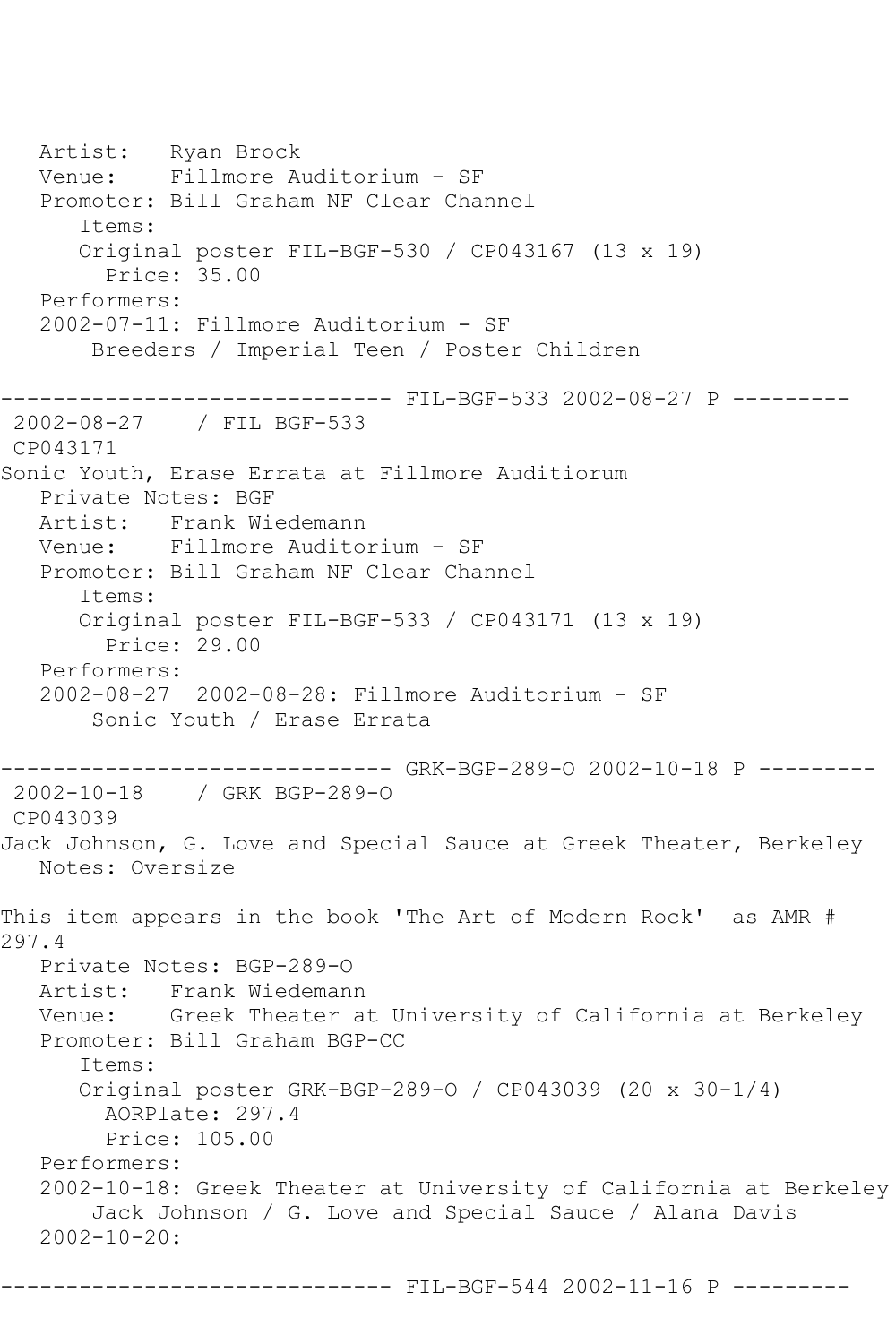2002-11-16 / FIL BGF-544 CP043182 Blondie, The Negro Problem at Fillmore Auditiorum Private Notes: BGF Artist: Frank Wiedemann Venue: Fillmore Auditorium - SF Promoter: Bill Graham NF Clear Channel Items: Original poster FIL-BGF-544 / CP043182 (13 x 19) Price: 35.00 Performers: 2002-11-16: Fillmore Auditorium - SF Blondie / Negro Problem ------------------------------ FIL-BGF-546 2002-11-21 P --------- 2002-11-21 / FIL BGF-546 CP043184 Zero 7 at Fillmore Auditiorum Private Notes: BGF Artist: Frank Wiedemann Venue: Fillmore Auditorium - SF Promoter: Bill Graham NF Clear Channel Items: Original poster FIL-BGF-546 / CP043184 (13 x 19) Price: 29.00 Performers: 2002-11-21: Fillmore Auditorium - SF Zero 7 ------------------------------ WAR-BGP-295 2002-12-31 P --------- 2002-12-31 / WAR BGP-295 CP043155 Galactic, Mixmaster Mike at Warfield Theater - San Francisco, CA Private Notes: BGP-295 Artist: Frank Wiedemann Venue: Warfield Theater Promoter: Bill Graham BGP-CC Items: Original poster WAR-BGP-295 / CP043155 (13 x 19-1/4) Price: 53.00 Performers: 2002-12-31: Warfield Theater Galactic / Mixmaster Mike / Vinyl ------------------------------ 2003 P --------- 2003 / CP052466 / CP052466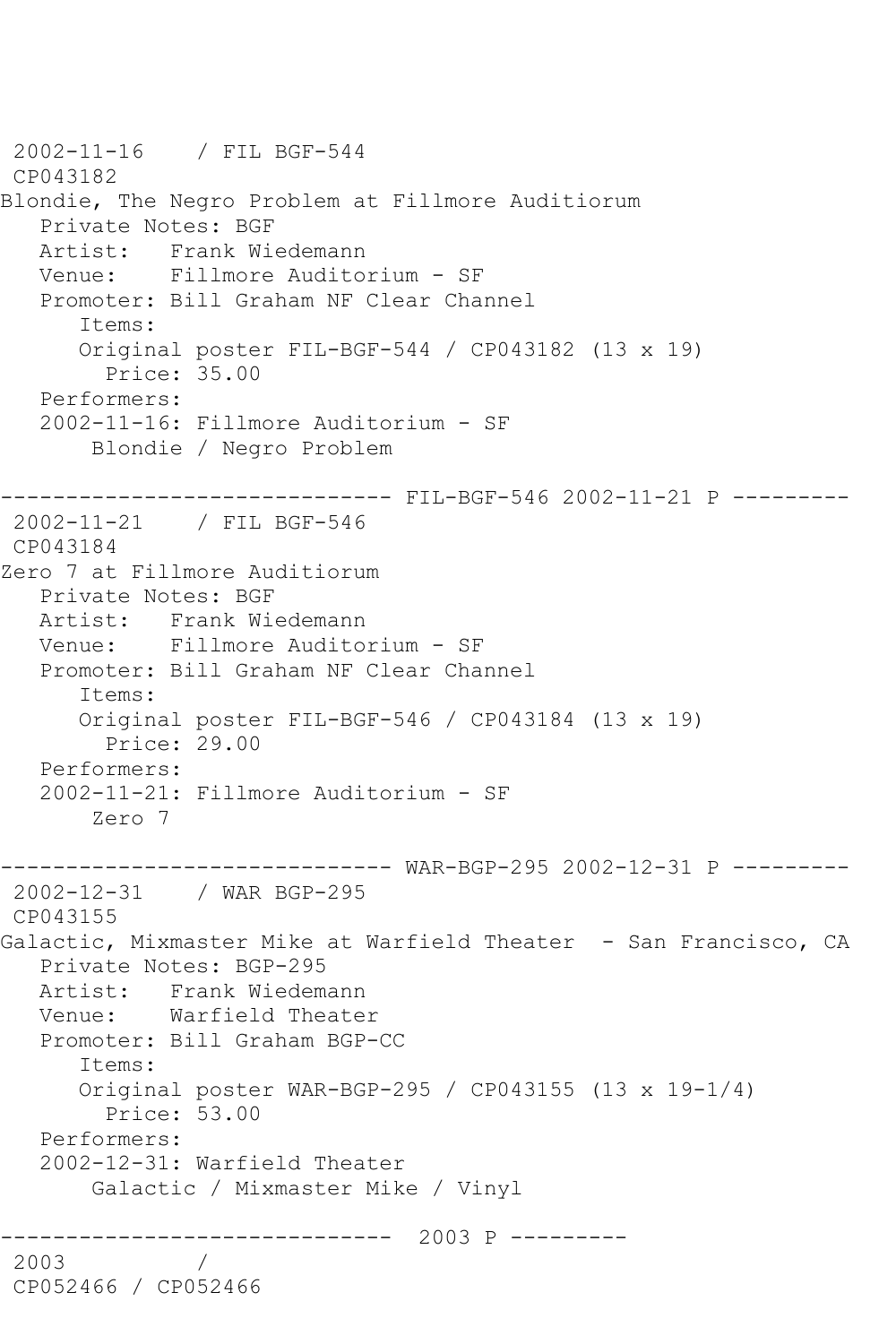Revolucion de Amor Benefit: October 2003 Artist: Frank Wiedemann Items: Original poster / CP052466 / CP052466 Performers: 2003: Mana ------------------------------ FW-BGF-565 2003-04-25 P --------- 2003-04-25 / FW BGF-565 CP060214 / CP060214 Fischerspooner, Tommie Sunshine at Fillmore West - San Francisco, CA Private Notes: BGF Artist: Frank Wiedemann Venue: Fillmore West Promoter: Bill Graham Presents Items: Original poster FW-BGF-565 / CP060214 / CP060214 (13 x 19) Performers: 2003-04-25: Fillmore West Fischerspooner / Tommie Sunshine ------------------------------ 2003-06-28 P --------- 2003-06-28 / CP052470 / CP052470 San Francisco Pride 2003 Benefit: San Francisco Lesbian Gay Bisexual Transgender Pride Parade and Celebration Artist: Frank Wiedemann Promoter: Bud Light / San Francisco Chronicle / Bay Times / KRON Items: Original poster / CP052470 / CP052470 Performers: 2003-06-28 2003-06-29: ------------------------------ 2003-08-08 P --------- 2003-08-08 / CP701031 / CP701031 Bjork, Bonnie Prince Billy at Pier 30 Notes: This item appears in the book 'The Art of Modern Rock' as AMR # 297.2 Artist: Frank Wiedemann Venue: Pier 30 Promoter: Bill Graham Presents Items: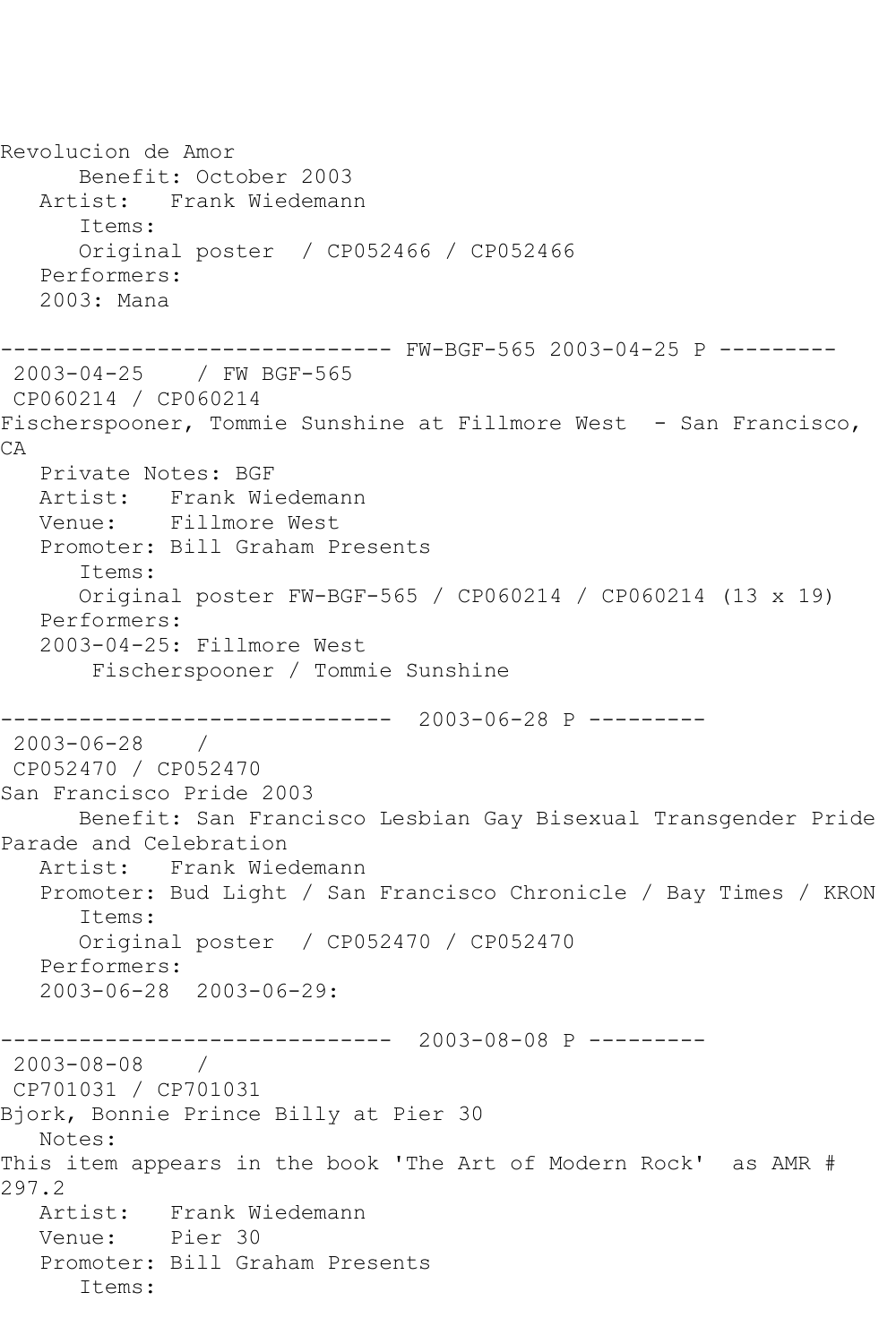Original poster / CP701031 / CP701031 (13 x 19) Performers: 2003-08-08: Pier 30 Bjork / Bonnie Prince Billy / Matthew Herbert Big Band ------------------------------ 2003-09-28 P --------- 2003-09-28 / CP052473 / CP052473 Steve Winwood at Fillmore West - San Francisco, CA Artist: Frank Wiedemann Venue: Fillmore West Items: Original poster / CP052473 / CP052473 Performers: 2003-09-28: Fillmore West Steve Winwood ------------------------------ BGF-BGF-589 2003-09-28 P --------- 2003-09-28 / BGF BGF-589 CP053151 / CP053151 Steve Winwood at Fillmore West - San Francisco, CA Private Notes: BGF Artist: Frank Wiedemann Venue: Fillmore West Promoter: Bill Graham New Fillmores BGF Items: Original poster BGF-BGF-589 / CP053151 / CP053151 (13 x 19) Performers: 2003-09-28: Fillmore West Steve Winwood ------------------------------ 2003-10-17 P --------- 2003-10-17 / CP052461 / CP052461 Gotan Project at Fillmore West - San Francisco, CA Artist: Frank Wiedemann Venue: Fillmore West Promoter: Bill Graham Presents Items: Original poster / CP052461 / CP052461 Performers: 2003-10-17: Fillmore West Gotan Project ------------------------------ BGF-BGF-591 2003-10-17 P --------- 2003-10-17 / BGF BGF-591 CP053153 / CP053153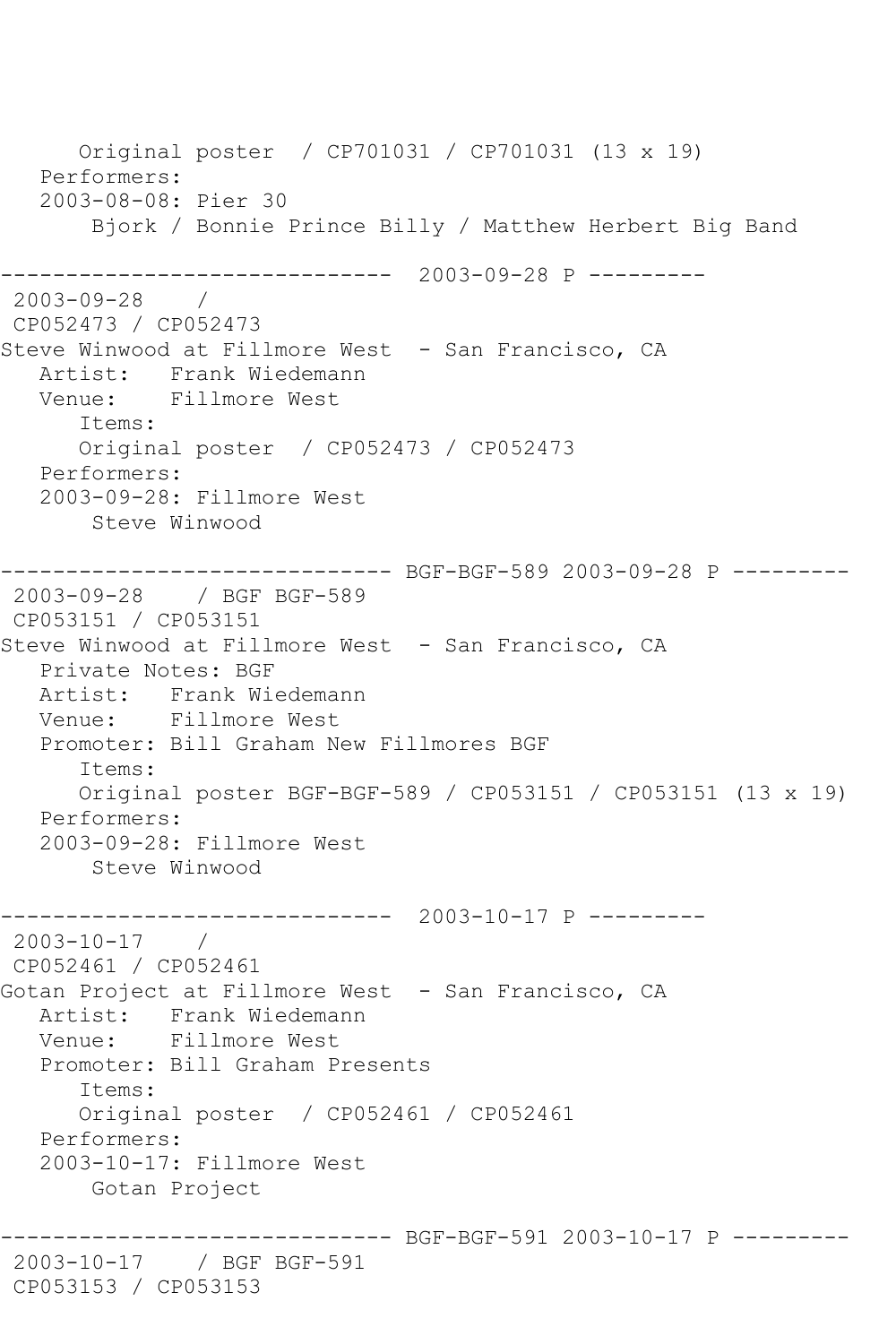Gotan Project at Fillmore West - San Francisco, CA Private Notes: BGF Artist: Frank Wiedemann Venue: Fillmore West Promoter: Bill Graham New Fillmores BGF Items: Original poster BGF-BGF-591 / CP053153 / CP053153 (13 x 19) Performers: 2003-10-17: Fillmore West Gotan Project ------------------------------ 2003-11-10 P --------- 2003-11-10 / CP052457 / CP052457 Mars Volta, Kill Me Tomorrow at Fillmore West - San Francisco, CA Artist: Frank Wiedemann Venue: Fillmore West Promoter: Bill Graham Presents Items: Original poster / CP052457 / CP052457 Performers: 2003-11-10: Fillmore West Mars Volta / Kill Me Tomorrow ------------------------------ BGF-BGF-596 2003-11-10 P --------- 2003-11-10 / BGF BGF-596 CP053158 / CP053158 Mars Volta, Kill Me Tomorrow at Fillmore West - San Francisco, CA Private Notes: BGF Artist: Frank Wiedemann Venue: Fillmore West Promoter: Bill Graham New Fillmores BGF Items: Original poster BGF-BGF-596 / CP053158 / CP053158 (13 x 19) Performers: 2003-11-10: Fillmore West Mars Volta / Kill Me Tomorrow ------------------------------ 2003-12-07 P --------- 2003-12-07 / CP052471 / CP052471 Tom Jones at Fillmore West - San Francisco, CA Artist: Frank Wiedemann Venue: Fillmore West Items: Original poster / CP052471 / CP052471 Performers: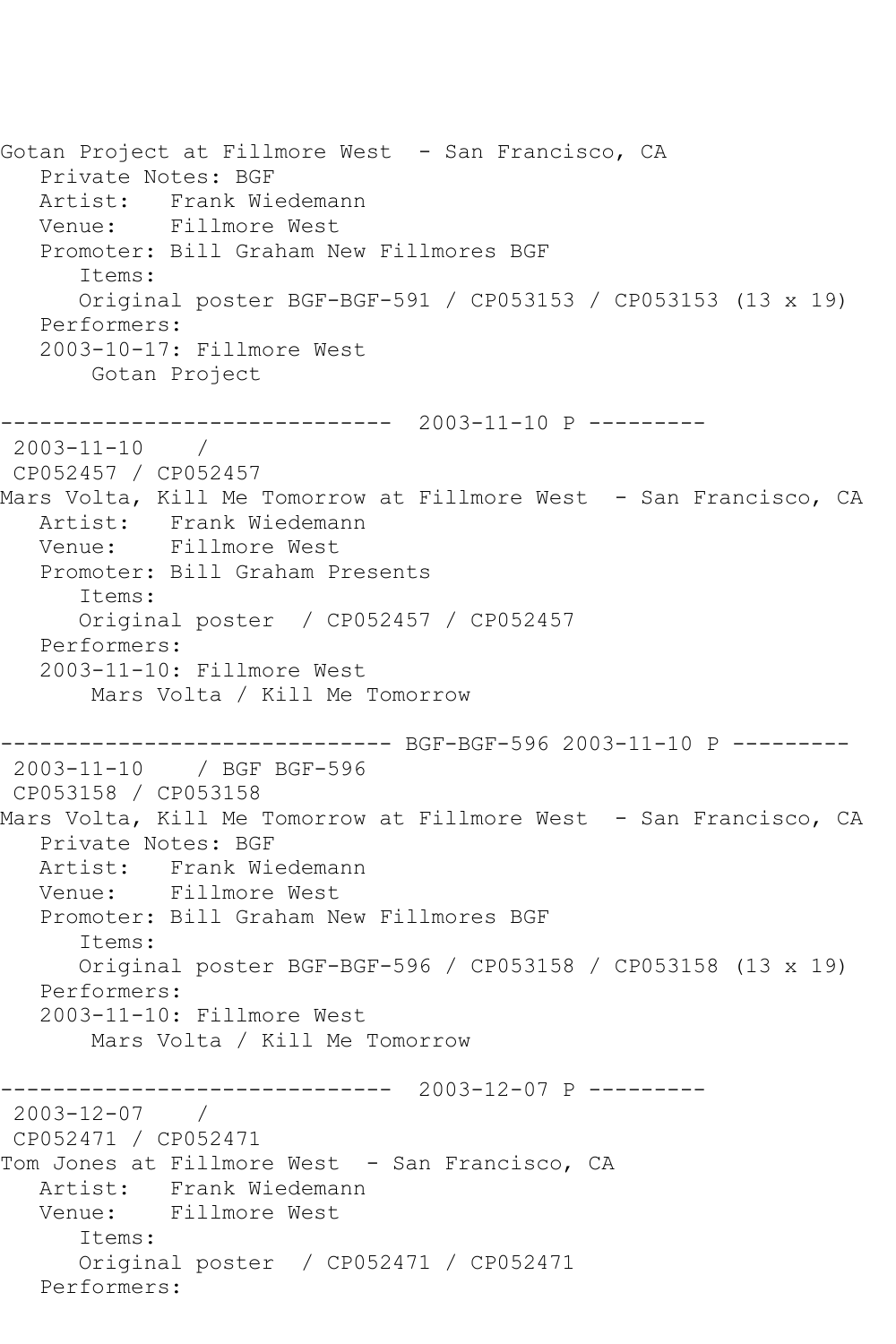2003-12-07: Fillmore West Tom Jones ------------------------------ BGF-BGF-603 2003-12-07 P --------- 2003-12-07 / BGF BGF-603 CP053165 / CP053165 Tom Jones at Fillmore West - San Francisco, CA Private Notes: BGF Artist: Frank Wiedemann Venue: Fillmore West Promoter: Bill Graham New Fillmores BGF Items: Original poster BGF-BGF-603 / CP053165 / CP053165 (13 x 19) Performers: 2003-12-07: Fillmore West Tom Jones ------------------------------ 2004-01-02 P --------- 2004-01-02 / CP052472 / CP052472 Ten Tiers, Wendy de Rosa at Blue Mute Artist: Frank Wiedemann Venue: Blue Mule Items: Original poster / CP052472 / CP052472 Performers: 2004-01-02: Blue Mule Ten Tiers / Wendy de Rosa ------------------------------ 2004-01-22 P --------- 2004-01-22 / CP052462 / CP052462 Josh Groban at Morrison Center Artist: Frank Wiedemann Venue: Morrison Center Items: Original poster / CP052462 / CP052462 Performers: 2004-01-22: Morrison Center Josh Groban 2004-01-24: Paramount Josh Groban 2004-01-25: Arlene Schnitzer Concert Hall Josh Groban 2004-01-27: Sacramento Memorial Auditorium Josh Groban 2004-01-28: Paramount Theater, Oakland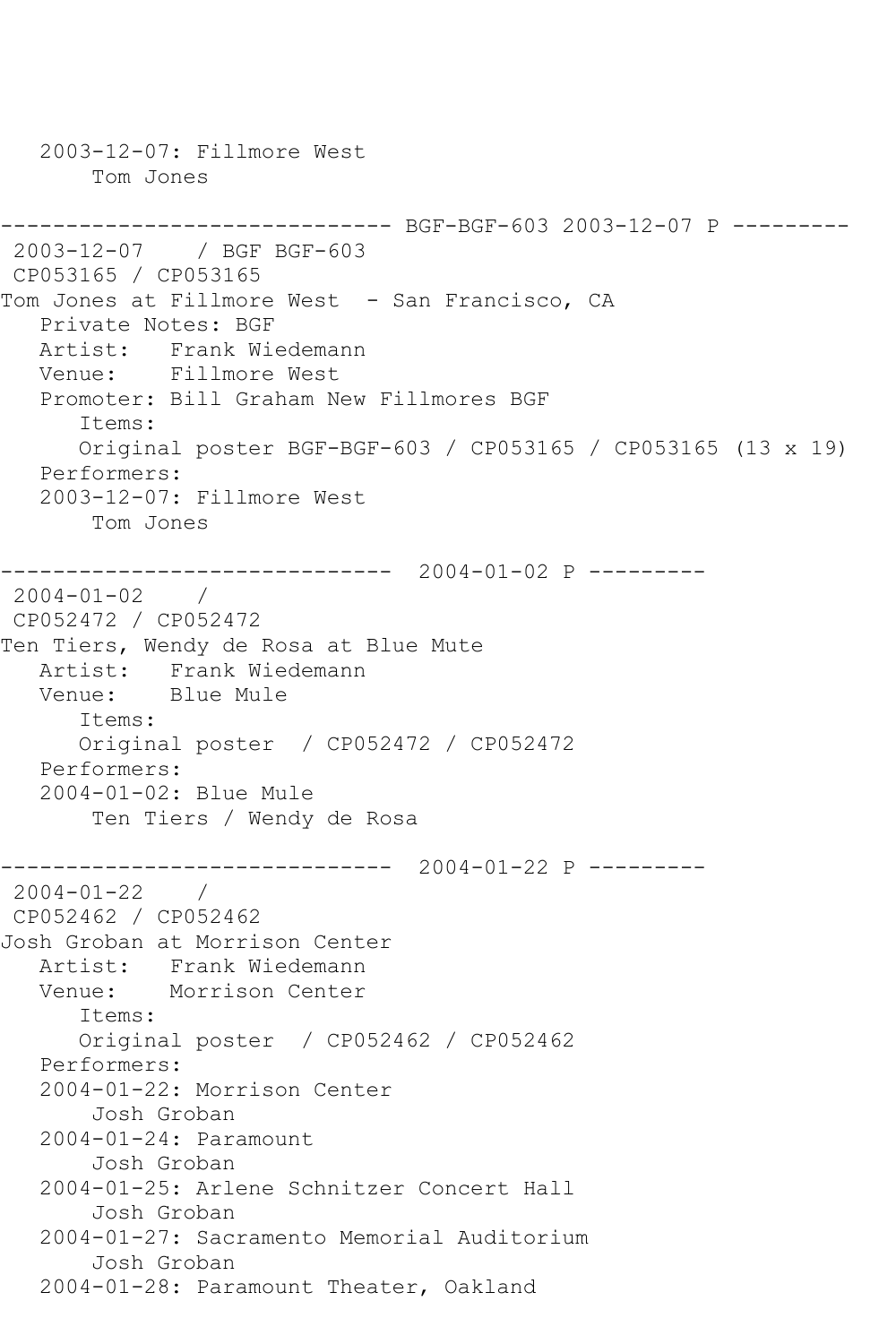Josh Groban

------------------------------ BGP-BGP-317 2004-01-22 P --------- 2004-01-22 / BGP BGP-317 CP053185 / CP053185 Josh Groban at Morrison Center Private Notes: BGP-317 Artist: Frank Wiedemann Venue: Morrison Center Promoter: Bill Graham Presents BGP Items: Original poster BGP-BGP-317 / CP053185 / CP053185 (13 x 19) Price: 40.00 Performers: 2004-01-22: Morrison Center Josh Groban 2004-01-24: Paramount Theater 2004-01-25: Arlene Schnitzer Concert Hall 2004-01-27: Sacramento Memorial Auditorium 2004-01-28: Paramount Theater ------------------------------ -BGF-624 2004-06-18 P --------- 2004-06-18 / BGF-624 CP061610 / CP061610 Patty Griffin, Craig Ross at Fillmore Auditorium [San Francisco, CA] Private Notes: BGF Artist: Frank Wiedemann Venue: Fillmore Auditorium Promoter: Bill Graham Presents Items: Original poster -BGF-624 / CP061610 / CP061610 Performers: 2004-06-18: Fillmore Auditorium Patty Griffin / Craig Ross ------------------------------ -BGF-625 2004-07-27 P --------- 2004-07-27 / BGF-625 CP061611 / CP061611 Jet, Sloan at Fillmore Auditorium [San Francisco, CA] Private Notes: BGF Artist: Frank Wiedemann Venue: Fillmore Auditorium Promoter: Bill Graham Presents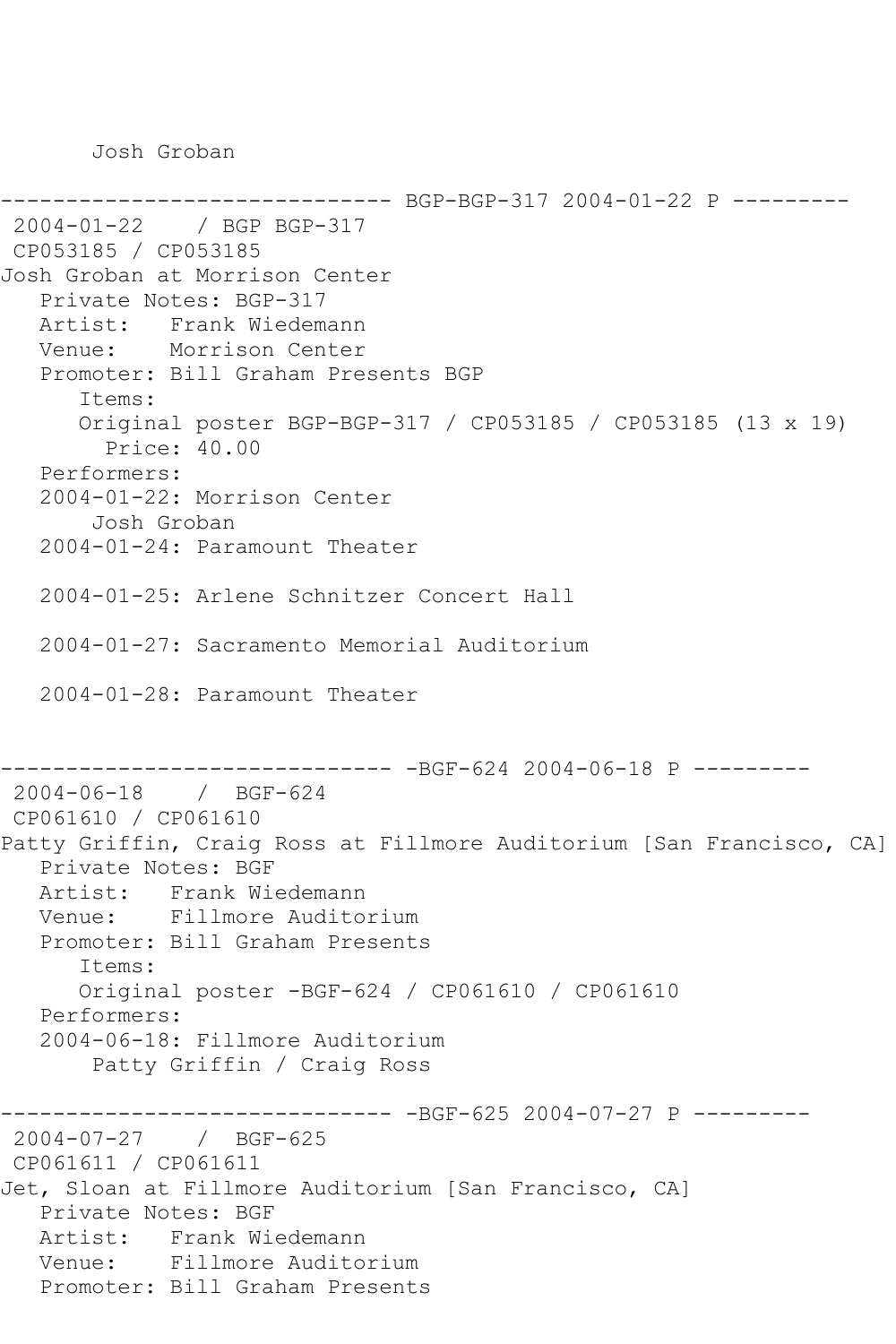Items: Original poster -BGF-625 / CP061611 / CP061611 Performers: 2004-07-27: Fillmore Auditorium Jet / Sloan / Everyones ------------------------------ FIL-BGSE-013 zzzz-zz-zz P -------- zzzz-zz-zz / FIL BGSE-013 CP044929 Travelers Leadership Conference at Fillmore Auditorium Private Notes: BGSE \* Artist: Frank Wiedemann Venue: Fillmore Auditorium - SF Promoter: Bill Graham Special Events Items: Original poster FIL-BGSE-013 / CP044929 (13 x 19) Price: 35.00 Performers: zzzz-zz-zz: Fillmore Auditorium - SF Heartbeats ------------------------------ WAR-PCL-295 zzzz-zz-zz P -------- zzzz-zz-zz / WAR PCL-295 Galactic, Mixmaster Mike at Warfield Theater - San Francisco, CA Event: New Year's Eve 2002-003 Artist: Frank Wiedemann Venue: Warfield Theater Promoter: Art Rock PCL Series Items: Original poster WAR-PCL-295 / Performers: zzzz-zz-zz: Warfield Theater Set: PCL Galactic / Mixmaster Mike / Vinyl / Triple Threat DJ's \_\_\_\_\_\_\_\_\_\_\_\_\_\_\_\_ ------------------------------ FIL-BGF-557 zzzz-zz-zz P -------- zzzz-zz-zz / FIL BGF-557 CP041017 Ratdog at Fillmore Auditorium - SF - San Francisco, CA Private Notes: BGF Artist: Frank Wiedemann Venue: Fillmore Auditorium - SF Promoter: Bill Graham NF Clear Channel Items: Original poster FIL-BGF-557 / CP041017 (13 x 19) Performers: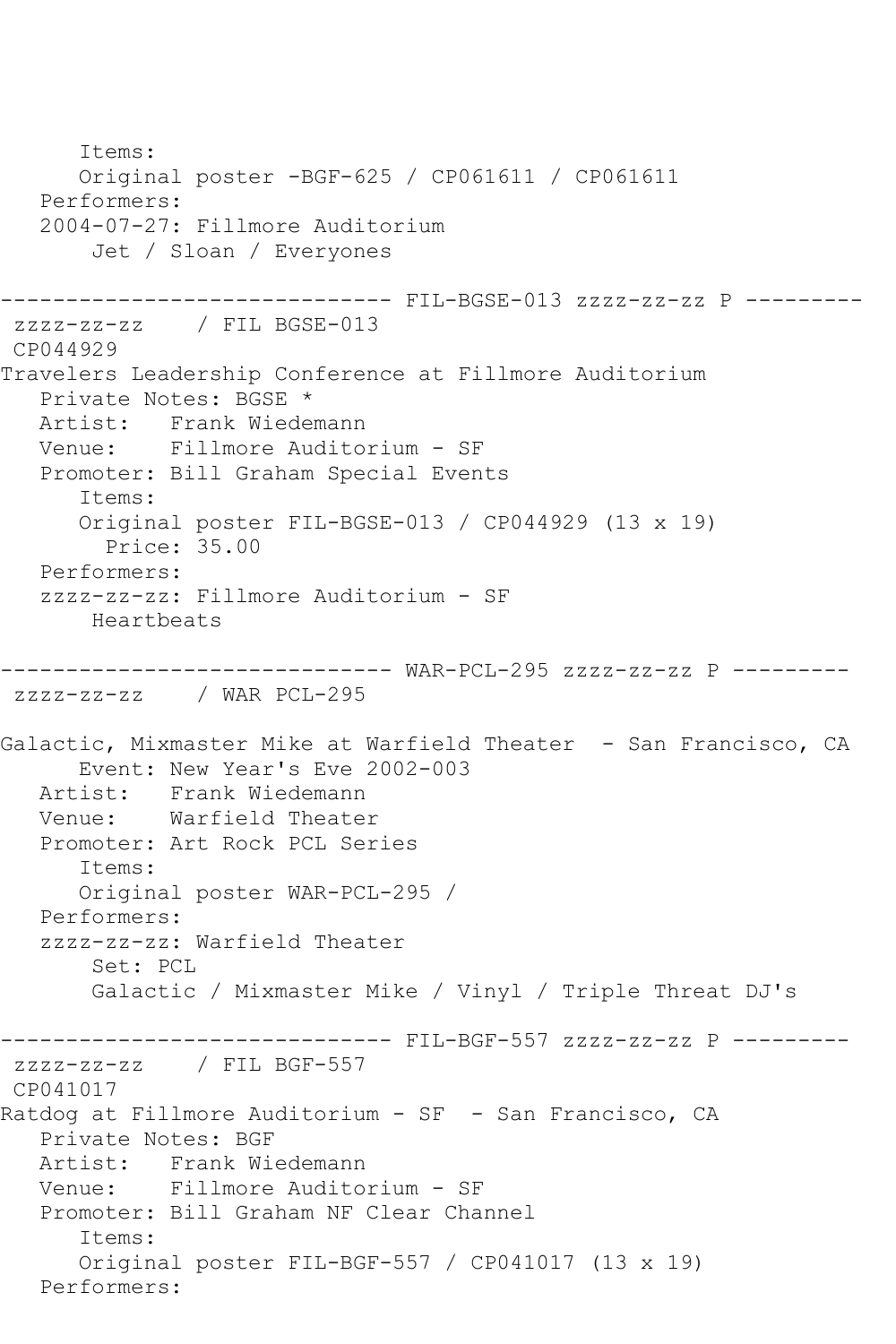zzzz-zz-zz: Fillmore Auditorium - SF Ratdog ------------------------------ zzzz-zz-zz P -------- zzzz-zz-zz / CP047273 / CP047273 Artists for Artists: Artists Community on the Web Benefit: Artists community of the web Artist: Frank Wiedemann Promoter: Artists for Atists Items: Original poster / CP047273 / CP047273 Performers: ------------------------------ zzzz-zz-zz P -------- zzzz-zz-zz / CP047275 / CP047275 Fairytale Abuse: The Spirt Tower Album Cover Benefit: The spirit tower Artist: Frank Wiedemann Items: Original poster / CP047275 / CP047275 Performers: Fairytale Abuse ------------------------------ zzzz-zz-zz P -------- zzzz-zz-zz / CP047276 / CP047276 Tel Basta: Lickerish Album Cover Benefit: Lickerish Artist: Frank Wiedemann Items: Original poster / CP047276 / CP047276 Performers: Tel Basta ------------------------------ zzzz-zz-zz P -------- zzzz-zz-zz / CP047277 / CP047277 Full Bloom Baking Company Artist: Frank Wiedemann Items: Original poster / CP047277 / CP047277 Performers: Full Bloom Baking Company ------------------------------ zzzz-zz-zz P -------- zzzz-zz-zz / CP047278 / CP047278 Grotus Album Cover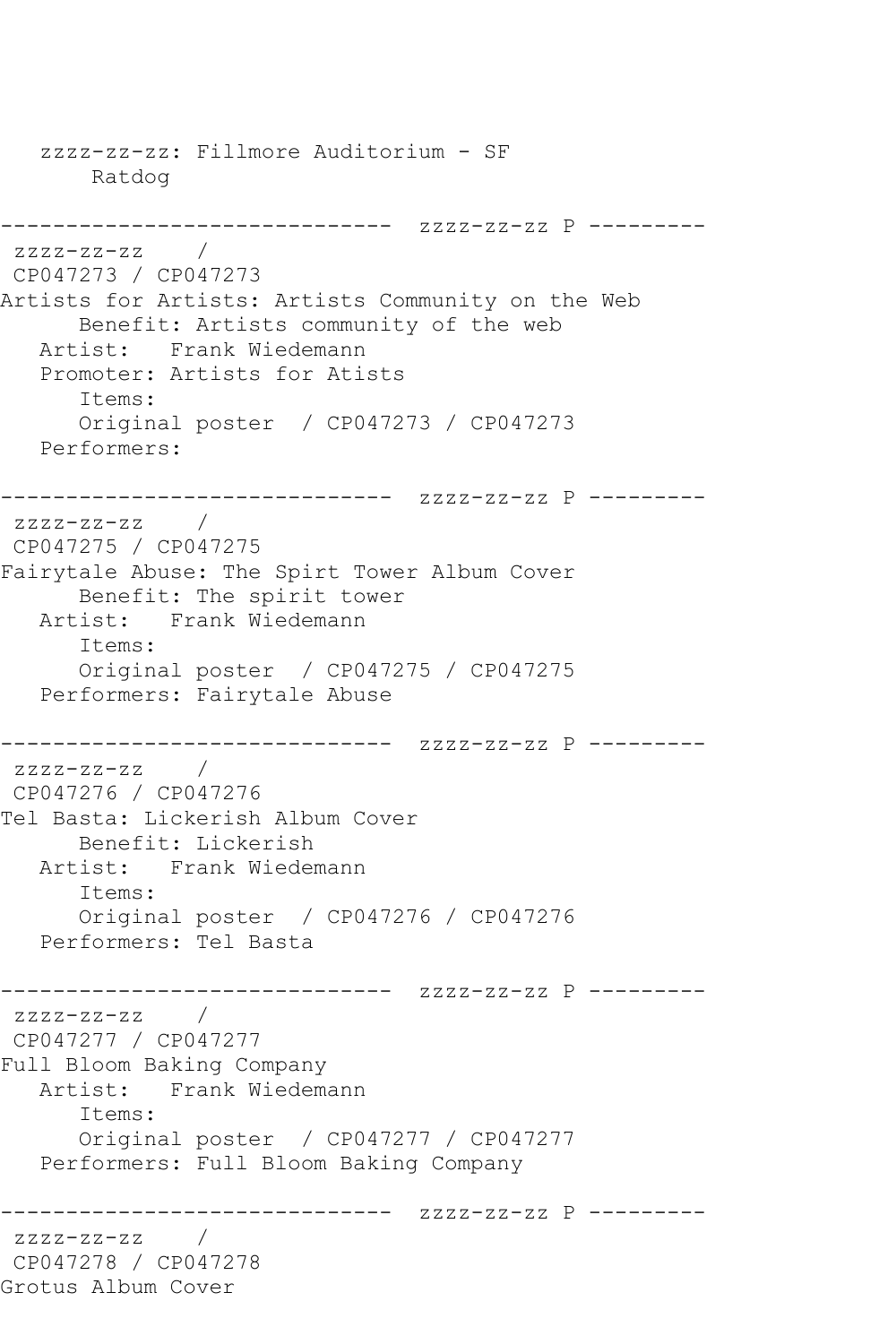Benefit: v Artist: Frank Wiedemann Items: Original poster / CP047278 / CP047278 Performers: Grotus ------------------------------ zzzz-zz-zz P --------  $zzzz-zz-zz$  / CP047279 / CP047279 Grotus RP, Album Cover Benefit: Luddite Artist: Frank Wiedemann Items: Original poster / CP047279 / CP047279 Performers: Grotus ------------------------------ zzzz-zz-zz P --------  $zzzz-zz-zz$  / CP047280 / CP047280 Intuit Benefit: Fireworks / Free concert Artist: Frank Wiedemann Items: Original poster / CP047280 / CP047280 Performers: Intuit ------------------------------ zzzz-zz-zz P -------- zzzz-zz-zz / CP047282 / CP047282 Pansy Division: Absurb Pop Song Romance Album Cover Benefit: Absurd pop song romance<br>Artist: Frank Wiedemann Frank Wiedemann Items: Original poster / CP047282 / CP047282 Performers: Pansy Division ------------------------------ zzzz-zz-zz P -------- zzzz-zz-zz / CP047283 / CP047283 At Play In the fields of imagination Artist: Frank Wiedemann Items: Original poster / CP047283 / CP047283 Performers: At Play ------------------------------ zzzz-zz-zz P -------- zzzz-zz-zz /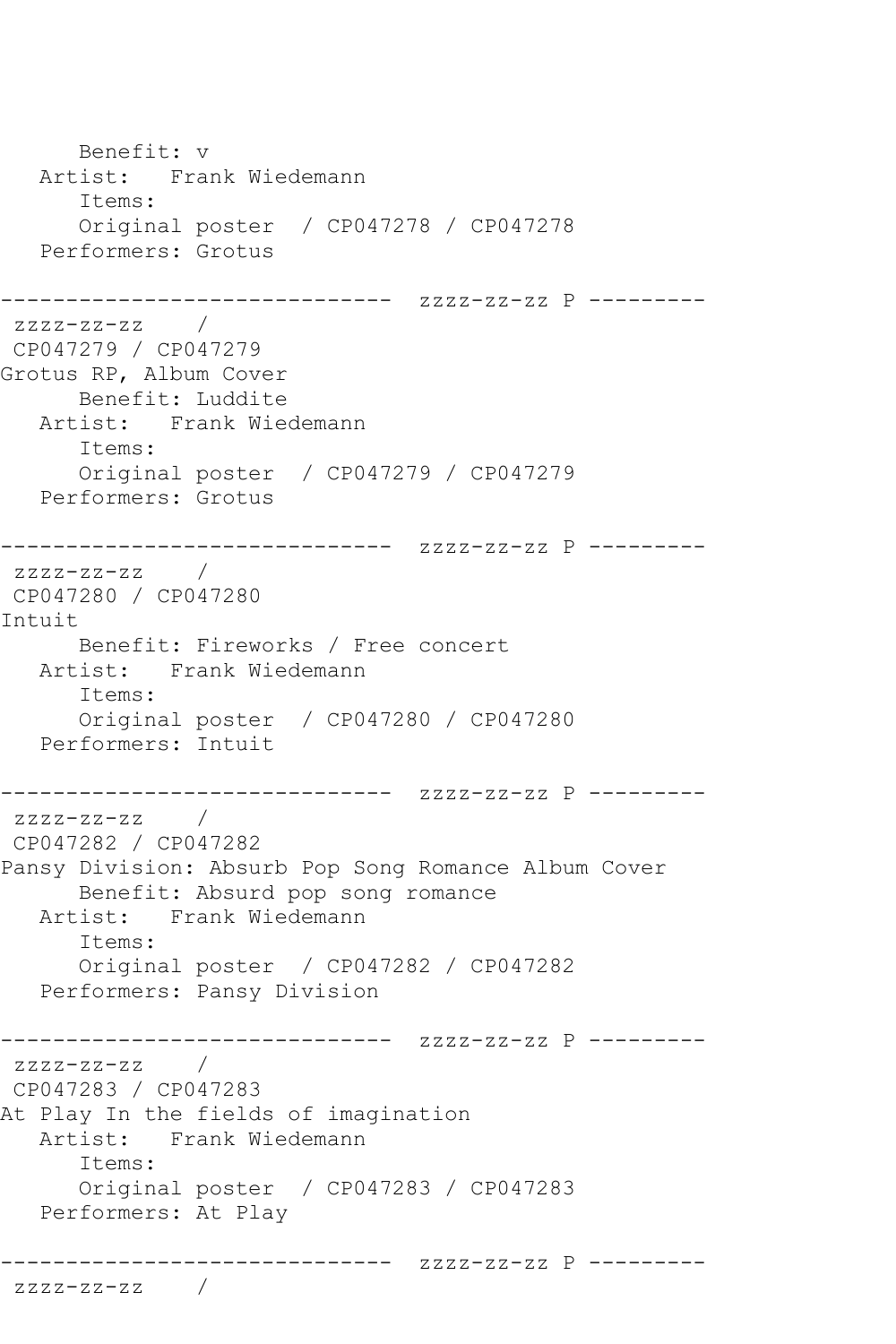```
CP052458 / CP052458
At Work the Art of California Labor
   Artist: Frank Wiedemann
      Items:
      Original poster / CP052458 / CP052458
   Performers: Dorthea Lange / Diego Rivera
------------------------------ BGP-BGP-303-O zzzz-zz-zz P ---------
zzzz-zz-zz / BGP BGP-303-O
CP052460 / CP052460
Coldplay, Eisley
   Private Notes: BGP-303-O
   Artist: Frank Wiedemann
      Items:
      Original poster BGP-BGP-303-O / CP052460 / CP052460
        Price: 200.00
   Performers: Coldplay / Eisley / Ron Seksmith
------------------------------ zzzz-zz-zz P ---------
zzzz-zz-zz / 
CP052465 / CP052465
Steven Rasfa at Dance Mission Theater
      Benefit: Nostalgia 3000 / Journey in Three Acts
   Artist: Frank Wiedemann
   Venue: Dance Mission Theater
   Promoter: Kunst Stoff
      Items:
      Original poster / CP052465 / CP052465
   Performers: Dance Mission Theater
       Steven Rasfa
------------------------------ zzzz-zz-zz P ---------
zzzz-zz-zz /
CP052467 / CP052467
An Artist' Community on the Web
      Benefit: Artists Community of the Web / 
www.artistsforartists.org
   Artist: Frank Wiedemann
   Promoter: Artists for Artists
      Items:
      Original poster / CP052467 / CP052467
   Performers:
------------------------------ zzzz-zz-zz P ---------
zzzz-zz-zz / 
CP052468 / CP052468
Michael Zapruder
```